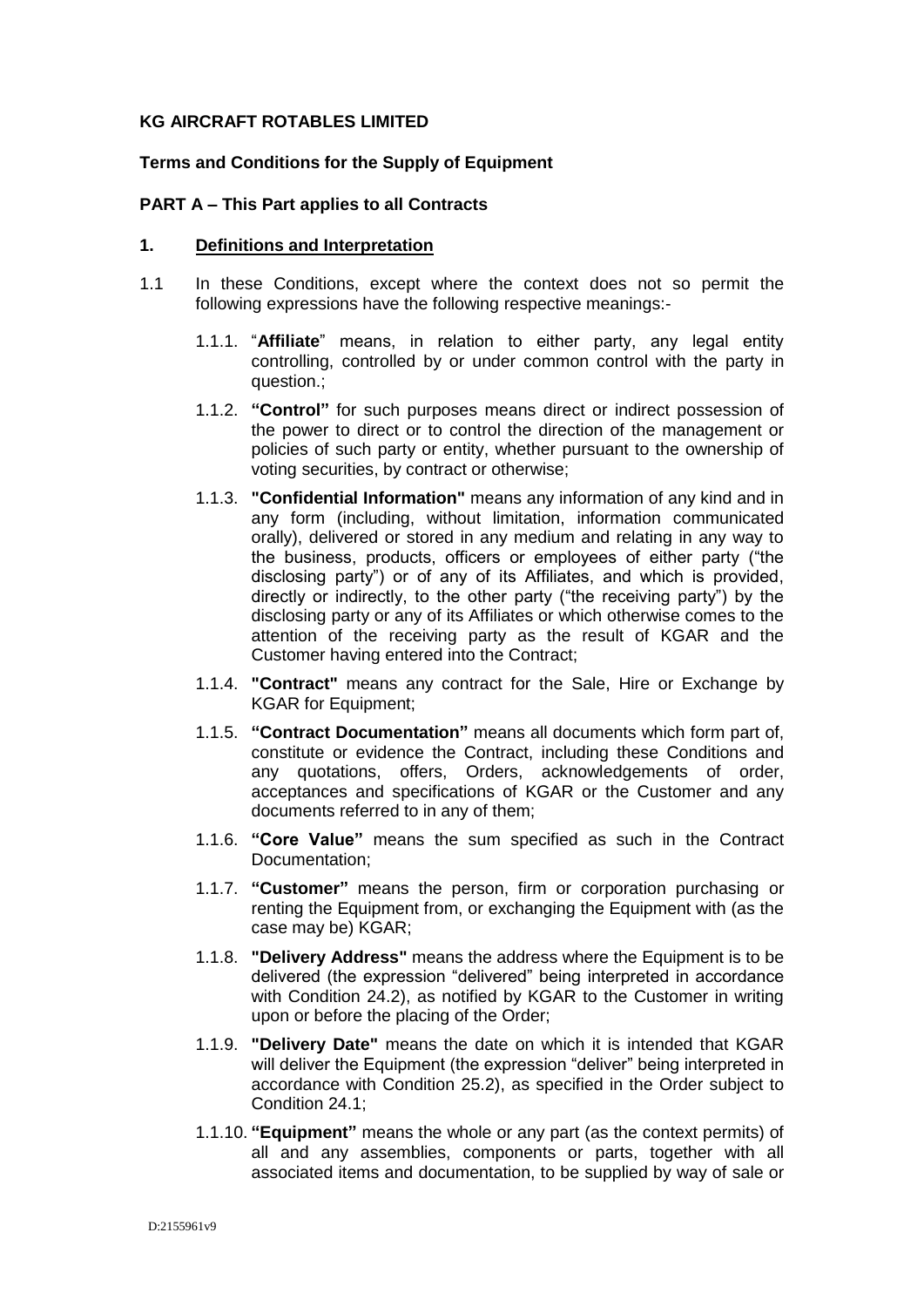rental by KGAR, or by each party to the other by way of exchange (as the case may be) in accordance with the Contract and as identified in the Contract Documentation;

- 1.1.11. **"Exchange"** means an exchange arrangement whereby KGAR supplies the Equipment to the Customer in return for the supply by the Customer of the Exchange Equipment, subject to and in accordance with the Contract;
- 1.1.12. **"Exchange Equipment"** means the equipment supplied by the Customer to KGAR pursuant to an Exchange;
- 1.1.13. **"Exchange Fee"** means the fee payable by the Customer to KGAR in consideration of the Exchange, as specified in the Order;
- 1.1.14. **"Hire"** means the hire by the Customer of the Equipment from KGAR;
- 1.1.15. **"KGAR"** means KG Aircraft Rotables Co., Ltd, whose registered office is at 25/28 North Wall Quay, Dublin 1, Ireland, with company number 324226;
- 1.1.16. **"Order"** means the order placed with KGAR by the Customer for the purchase or rental of Equipment from, or the exchange of Equipment with, KGAR (as the case may be);
- 1.1.17. **"Outright Price"** means, in the case of an Exchange, KGAR's estimate of the cost of replacing the Exchange Equipment, as specified in the Order;
- 1.1.18. **"Price"**, in the case of a sale of the Equipment by KGAR, means the sale price of the Equipment notified or quoted to the Customer or, if no price has been notified to the Customer, the sale price of the Equipment as specified in KGAR's price list current at the date when an Order which complies with the requirements of Condition 3.5 is placed by the Customer;
- 1.1.19. **"Rental"** in the case of a sale of the Equipment by KGAR, means the rental charge for the Equipment notified or quoted to the Customer or, if no rental charge has been notified to the Customer, the rental charge for the Equipment as specified in KGAR's price list current at the date when an Order which complies with the requirements of Condition 3.5 is placed by the Customer;
- 1.1.20. **"Repair Cost"** means, in the case of an Exchange, the cost of repairing the Exchange Equipment, in accordance with Condition 21;
- 1.1.21. **"Sale"** means the sale of Equipment by KGAR to the Customer;
- 1.1.22. **"Term"**, where the Contract is by way of Hire, means the duration of the Hire as specified in the Order, commencing on the date on which the Equipment is delivered to the Customer (the expression "deliver" being interpreted in accordance with Condition [25.2\)](#page-16-0); and
- 1.1.23. **"Working Day"** means any day which is not a Saturday or Sunday, or bank or public holiday in England and Wales.
- 1.2 In these Conditions, unless otherwise stated, references to:
	- 1.2.1 "the parties" are references to KGAR and the Customer;
	- 1.2.2 a "third party" are references to a person who is not a party to the Contract;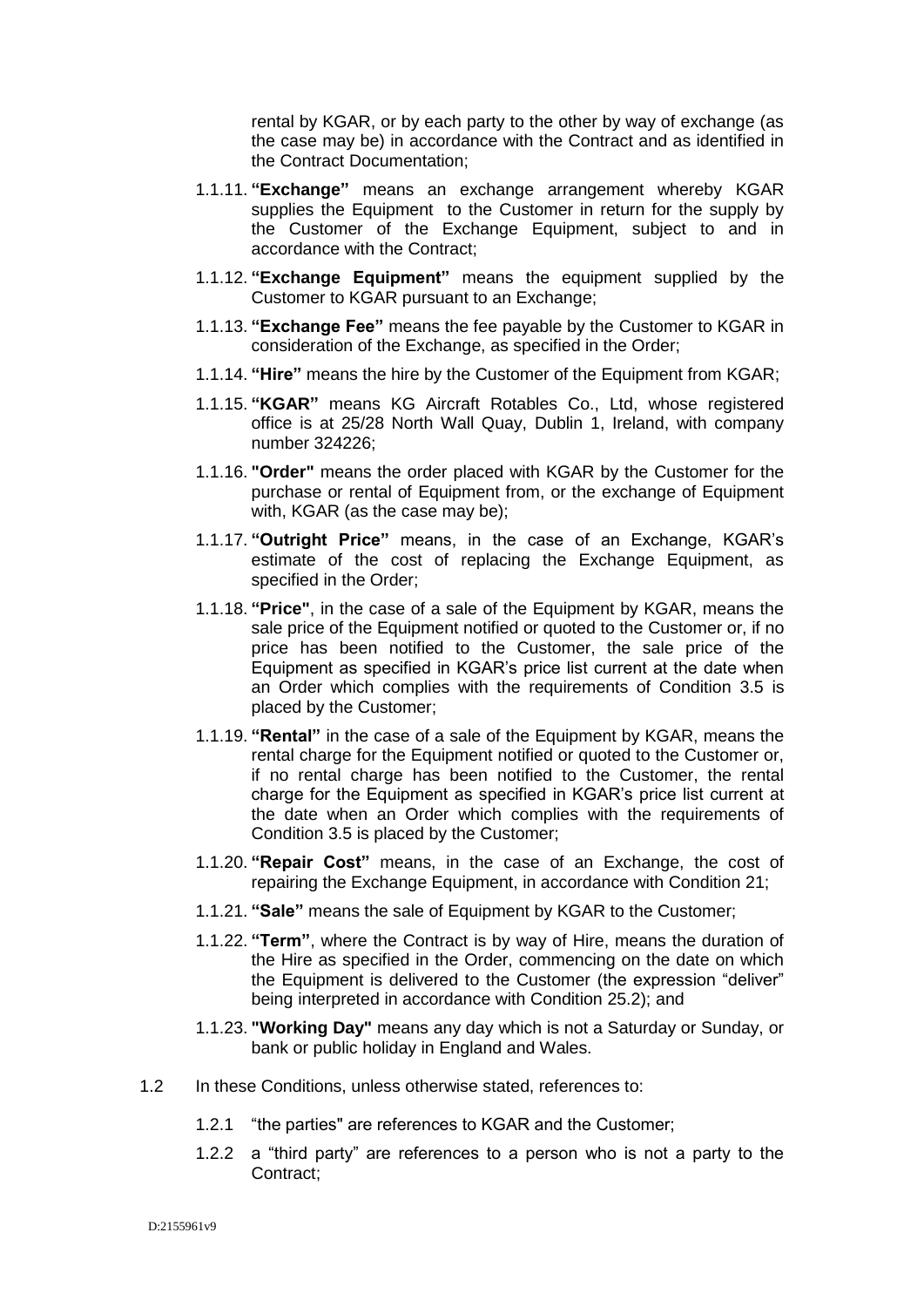- 1.2.3 "persons" include references to individuals, companies, corporations, partnerships and unincorporated associations;
- 1.2.4 the singular shall include the plural and vice versa;
- 1.2.5 any gender includes a reference to all other genders;
- 1.2.6 a "Condition" are references to a condition forming part of these Conditions;
- 1.2.7 "writing" includes facsimile or e-mail and the expression "written" shall be construed accordingly; and
- 1.2.8 a statute, statutory instrument, regulation, order or licence are references to that statute, statutory instrument, regulation, order or licence as substituted, varied or re-enacted from time to time.
- 1.3 The headings in these Conditions are for convenience only and shall not affect their construction.
- 1.4 The words "include" and "including" shall be construed as if immediately followed by the words, "without limitation".

#### **2. Status of these Conditions**

The Contract shall be governed by these Conditions and all terms and conditions proffered at any time by the Customer are hereby excluded from the Contract.

#### **3. Status of Orders**

- <span id="page-2-0"></span>3.1 Each Order shall be deemed to be an offer by the Customer to purchase, hire or exchange (as the case may be) Equipment subject to these Conditions, and no Order shall be deemed to have been accepted until KGAR accepts the Order in whole or in part by giving notice of acceptance in writing. The Customer shall not be entitled to withdraw an Order once submitted except with the express written consent of KGAR.
- 3.2 In the event of inconsistency between any provision of these Conditions and the Order or any other Contract Documentation, these Conditions shall prevail.
- 3.3 Each Order shall form the subject matter of a separate Contract.
- 3.4 The Customer may place an Order by telephone, e-mail, facsimile or in writing. Where an Order is placed in writing, the Customer shall submit it to such address as KGAR shall specify from time to time for that purpose.
- <span id="page-2-1"></span>3.5 The Customer shall ensure that each Order:-
	- 3.5.1 specifies the exact Equipment being ordered;
	- 3.5.2 where the Order relates to an Exchange, specifies the Equipment to be exchanged, including the part number and serial number of the Customer's Equipment;
	- 3.5.3 specifies the method of delivery of the Equipment (including, for the avoidance of doubt, in relation to all items of Equipment to be delivered by either party to the other in the case of an Exchange);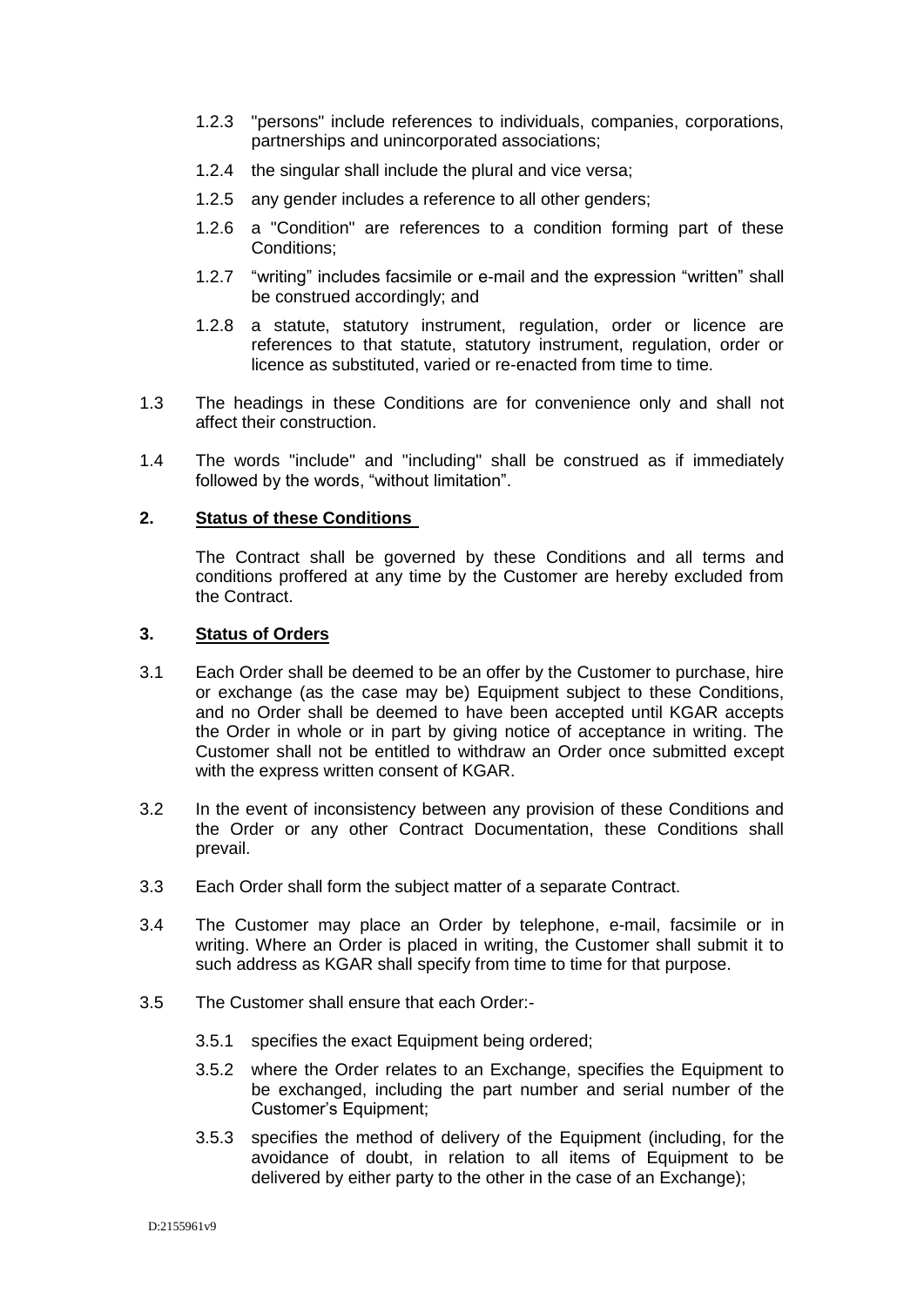- 3.5.4 in the case of a Sale or a Hire, specifies the address to which KGAR's invoice is to be sent; and
- 3.5.5 specifies a lead time for delivery (in the case of an Exchange, of all items to be delivered by either party to the other) from the date of submission of the Order.
- 3.6 KGAR is under no obligation to accept any Order, and no Order shall be regarded as having been accepted by KGAR, unless expressly accepted by KGAR in accordance with Condition [3.1.](#page-2-0) Any Order which fails to comply with the requirements of Condition [3.5](#page-2-1) is deemed automatically to have been rejected by KGAR.

# **PART B – This Part applies only to the Sale of Equipment**

# **4. Sale of Equipment**

KGAR agrees to sell, deliver and provide to the Customer, and the Customer agrees to purchase and accept delivery of and pay for, the Equipment on and subject to the terms of the Contract.

# 5. **Title to the Equipment**

- 5.1 Title to the Equipment shall pass to the Customer once the Customer has paid for it in full.
- <span id="page-3-0"></span>5.2 Until the Customer has obtained title to the Equipment in accordance with Condition 5.1, the Customer:-
	- 5.2.1 shall not remove, deface or obscure any plate, label or other form of marking that identifies the Equipment as being the property of KGAR;
	- 5.2.2 shall maintain the Equipment in satisfactory condition and keep it insured in the name of KGAR on an "all risks" basis in an amount of cover equal to its full replacement value;
	- 5.2.3 shall produce to KGAR or its representatives for inspection on demand a copy of any policy of insurance entered into or maintained in compliance with the Customer's obligations under Condition [5.2.2](#page-3-0) together with copy receipts for the payment of premiums;
	- 5.2.4 shall not surrender possession or control of the Equipment to any third party; and
	- 5.2.5 hereby grants to KGAR and its representatives an irrevocable licence at any time to enter any premises where the Equipment may be located or board any aircraft on which the Equipment may have been installed (and where the Customer does not own or control such premises or aircraft the Customer hereby undertakes to procure such right) in order to inspect it and, where the Customer's right to possession of the Equipment has terminated pursuant to Condition 6.6.2, to recover it.

#### <span id="page-3-1"></span>**6. Price and Payment**

6.1 The Price is exclusive of:-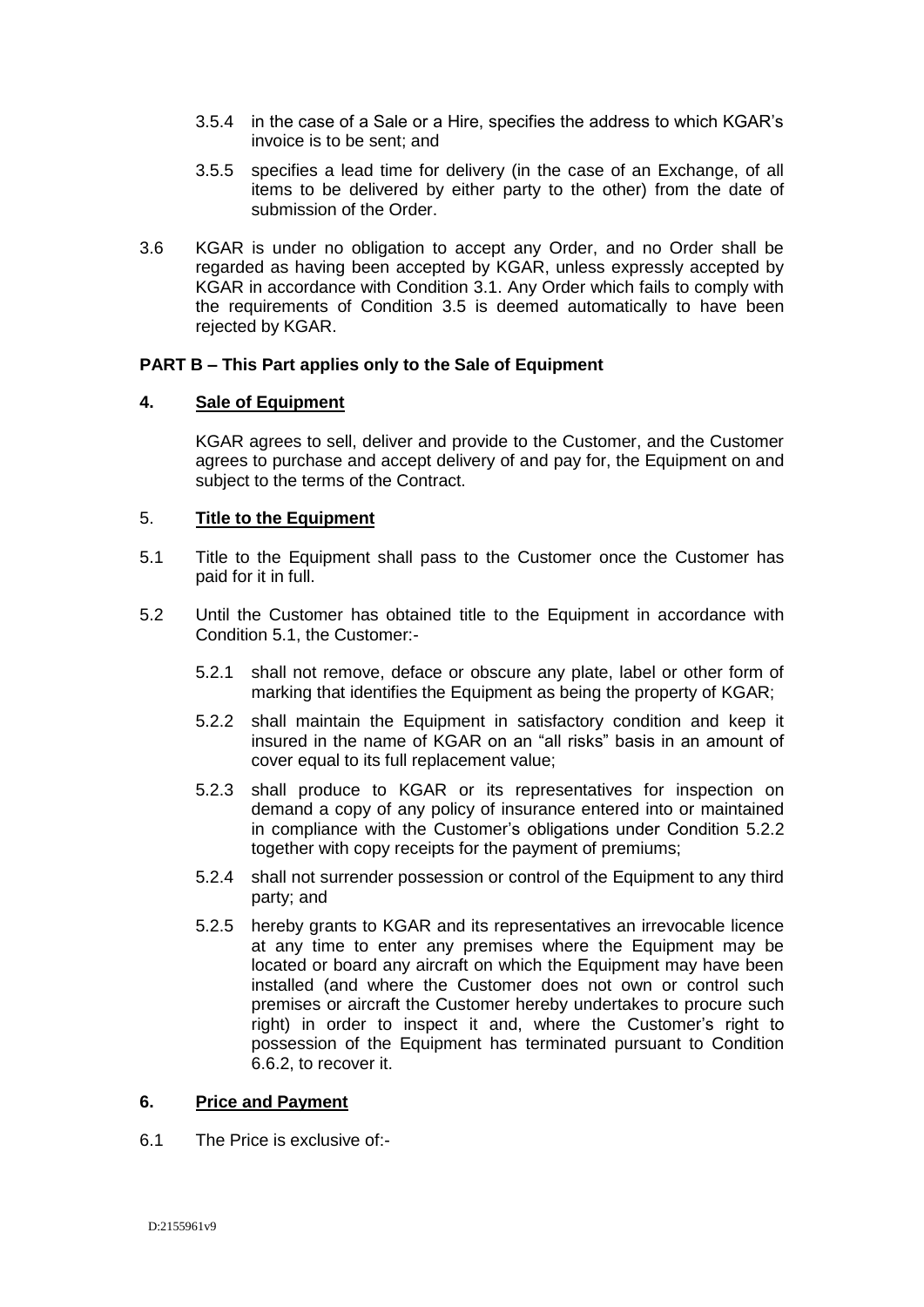- 6.1.1 Value Added Tax which shall be due at the rate ruling on the date of KGAR's invoice to the Customer, provided that such invoice is a valid VAT invoice; and
- 6.1.2 all other duties, taxes and impositions on the Equipment or the supply thereof, of whatever kind and howsoever arising.
- 6.2 KGAR shall be entitled to submit its invoice for the Equipment to the address specified for such purpose in the Order at any time following delivery.
- 6.3 The Customer shall pay each invoice submitted by KGAR, in full and without deduction or set-off, on or before the expiry of 30 (thirty) days following the date of the relevant invoice (the final day of such 30-day period being "the due date" for the purposes of the remaining provisions of this Condition [6\)](#page-3-1).
- 6.4 The Customer shall pay for the Equipment by electronic transfer, or such alternative method as KGAR shall specify to such bank account of KGAR as is specified on the relevant invoice.
- 6.5 Interest shall be payable on any amount due from the Customer to KGAR under the Contract and remaining unpaid after the due date at the rate specified in the Late Payment of Commercial Debts (Interest) Act 1998, from the day after the due date until the date of actual payment, whether before or after any judgment.
- 6.6 If the Customer fails to pay in full the Price or any part thereof by the due date (save in the case of a genuine bona fide dispute as to the amount due, and subject to the payment by the Customer of any part of the Price not in dispute), then, without limiting any other remedy of KGAR under the Contract:-
	- 6.6.1 KGAR shall be at liberty to suspend all further deliveries of the Equipment or other goods or products of any kind, whether pursuant to the Contract or otherwise, unless and until payment is made; and
	- 6.6.2 the Customer's right to possession of the Equipment which is the subject of the invoice in question shall terminate with immediate effect.

# **PART C – This Part applies only to the Hire of Equipment**

# **7. Hire of Equipment**

KGAR agrees to deliver and provide on hire to the Customer, and the Customer agrees to hire, accept delivery of and pay the Rental in relation to, the Equipment on and subject to the terms of the Contract.

#### **8. Title to the Equipment**

- <span id="page-4-0"></span>8.1 KGAR shall at all times retain title to the Equipment, and the Customer shall have or acquire no interest of any kind in the equipment save as is expressly provided in these Terms and Conditions.
- 8.2 Without limiting the generality of Condition [8.1,](#page-4-0) notwithstanding that the Equipment may be affixed or fitted to any aircraft or aircraft assembly, KGAR shall continue to be the owner of it, and the Equipment shall, as between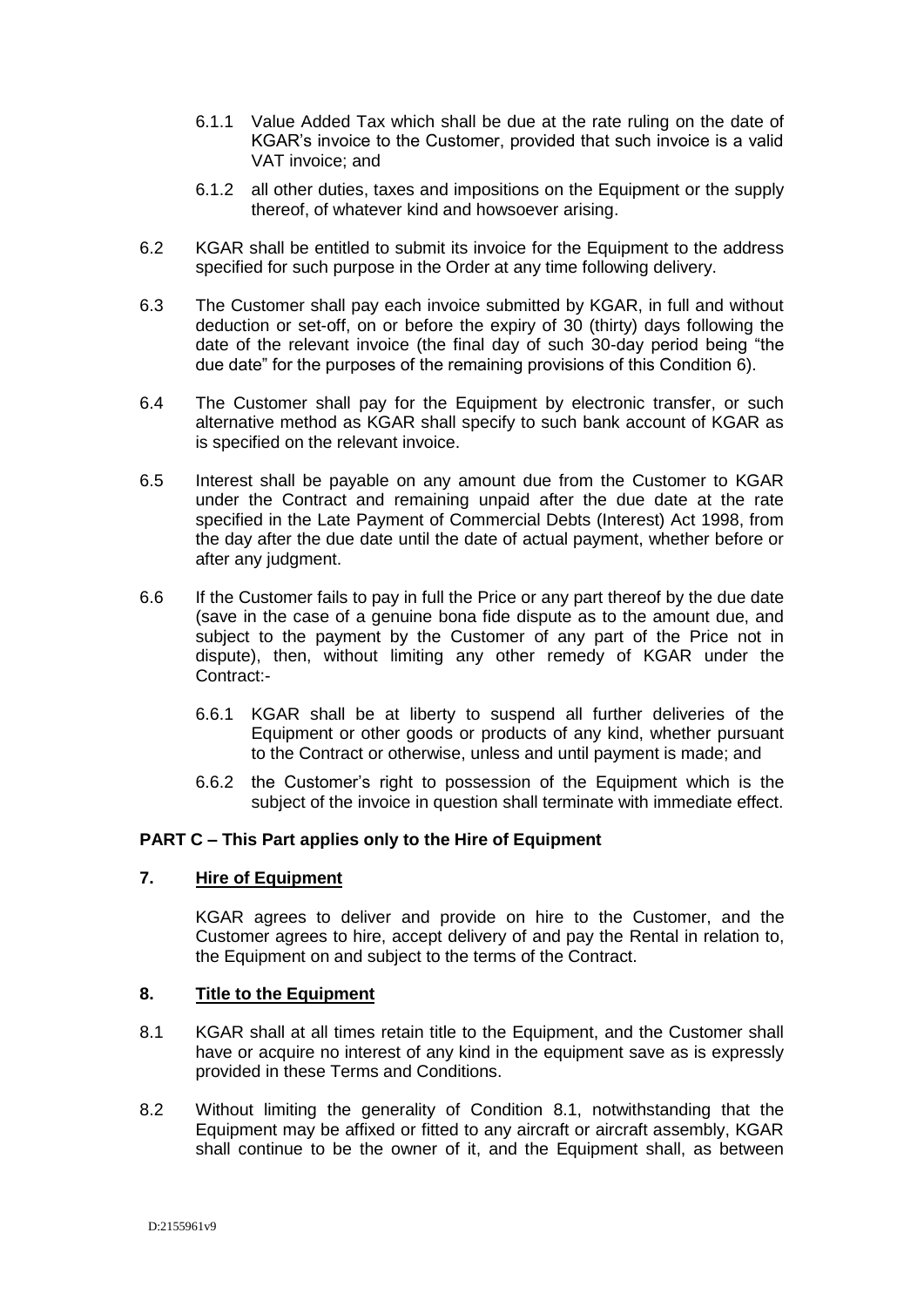KGAR and the Customer, and their respective successors in title, remain the property of KGAR.

- <span id="page-5-0"></span>8.3 The Customer:-
	- 8.3.1 shall not remove, deface or obscure any plate, label or other form of marking that identifies the Equipment as being the property of KGAR;
	- 8.3.2 shall maintain the Equipment in satisfactory condition and keep it insured in the name of KGAR on an "all risks" basis in an amount of cover equal to its full replacement value;
	- 8.3.3 shall produce to KGAR or its representatives for inspection on demand a copy of any policy of insurance entered into or maintained in compliance with the Customer's obligations under Condition [8.3.2](#page-5-0) together with copy receipts for the payment of premiums;
	- 8.3.4 shall comply in full with the terms of any insurance policy under which the Equipment is insured as required by Condition [8.3.2,](#page-5-0) and not do anything or omit to do anything where such act or omission might reasonably be expected to be likely to cause any relevant policy of insurance to be avoided or vitiated;
	- 8.3.5 shall not surrender possession or control of the Equipment to any third party;
	- 8.3.6 hereby grants to KGAR and its representatives an irrevocable licence at any time to enter any premises where the Equipment may be located in order to inspect it (and where the Customer does not own or control such premises the Customer hereby undertakes to procure such right) and, where the Customer's right to possession of the Equipment has terminated pursuant to Condition 10.2.2, to recover it;
- 8.4 The Customer shall not sell, offer for sale, assign, mortgage, pledge, otherwise encumber or in any other way deal with or dispose of the Equipment, nor permit or suffer any of the foregoing to be done by any third party.

# **9. Use of the Equipment**

- <span id="page-5-2"></span><span id="page-5-1"></span>9.1 The Customer shall, and shall procure that its employees, officers, contractors, agents or representatives, at all times during the currency of the Contract:-
	- 9.1.1 install and use the Equipment in a skilful and proper manner, and in accordance with any installation or operating instructions or guidelines issued for it;
	- 9.1.2 ensure that the Equipment is installed, operated and used by competent, experienced, trained and (where appropriate) qualified personnel;
	- 9.1.3 keep the Equipment at its own expense and at all times in good repair, condition and working order, properly serviced and maintained in full accordance with all and any current servicing or maintenance guidelines or instructions issued in relation to it by competent, experienced, trained and (where appropriate) qualified personnel, and at its own cost and expense to obtain and fit all such new parts as shall from time to time be required and, without prejudice to Condition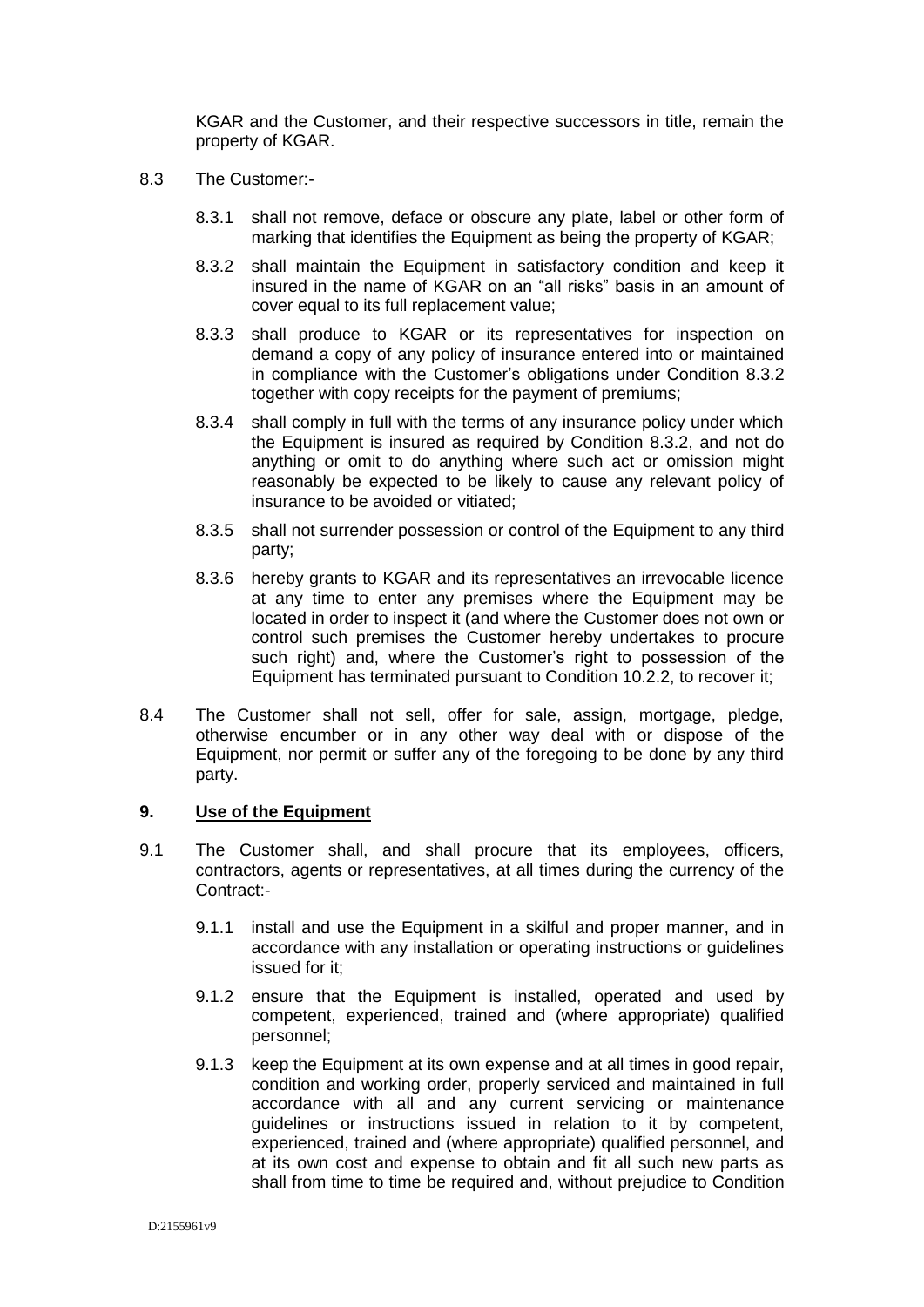16, if any part of the Equipment is destroyed, damaged or lost, at its own cost and expense repair it or (if the part of the Equipment in question is lost or damaged beyond economic repair) replace it with equipment that complies in all respects with the terms of this Agreement, such replacement equipment to be regarded as "Equipment" for the purposes of this Agreement;

- 9.1.4 not make any alteration to the Equipment or remove any existing component from it unless it is replaced immediately, or if such removal is undertaken for the purposes of complying with the Customer's obligations under Condition [9.1.3,](#page-5-1) any component removed is to be replaced by the same component or by one of a like make and model to that removed or an improved or advanced version of it;
- 9.1.5 keep and maintain up to date, throughout the currency of the Contract, complete and accurate written or computer-accessible records of all installation, use, operation, maintenance, servicing, repairs and replacement of components carried out to or with regard to the Equipment;
- 9.1.6 obtain and maintain valid and in force all permissions, licences and permits and to pay all rates, rents, taxes and charges which may from time to time be required in connection with the business of the Customer, the Equipment and their use, the aircraft or assembly in which the Equipment is installed from time to time, the Contract and the hire, ownership, delivery, possession, operation, servicing, maintenance or repair, any return or other disposition of the Equipment, or upon the rentals, receipts or earnings arising from them, including interest and penalties (other than any tax charged on the profits or taxable gains of KGAR);
- 9.1.7 comply at all times with all statutory and other obligations of all kinds in relation to the Equipment and its use arising during the currency of the Contract;
- 9.1.8 fit to or install with the Equipment any safety or other equipment required by any applicable law or regulation to be so fitted or installed for the use or operation of the Goods; and
- 9.1.9 protect the Equipment against distress, execution or seizure (or any equivalent or analogous process in any jurisdiction).
- 9.2 The Customer shall fully indemnify KGAR and keep KGAR fully indemnified from and against all actions, claims, demands, costs (including reasonable legal costs) losses, charges, expenses, damages and liability, however arising, to the extent that the same are suffered or incurred by KGAR as the direct or indirect result of the failure by the Customer, its employees, officers, contractors, agents or representatives to comply with any of the obligations set out in Condition [9.1.](#page-5-2)

# **10. Rental**

10.1 The Customer shall pay to KGAR, punctually and without deduction or set-off, the Rentals at the times specified for payment in the Contract Documentation. Time for payment of each instalment of the Rental shall be of the essence of the Contract.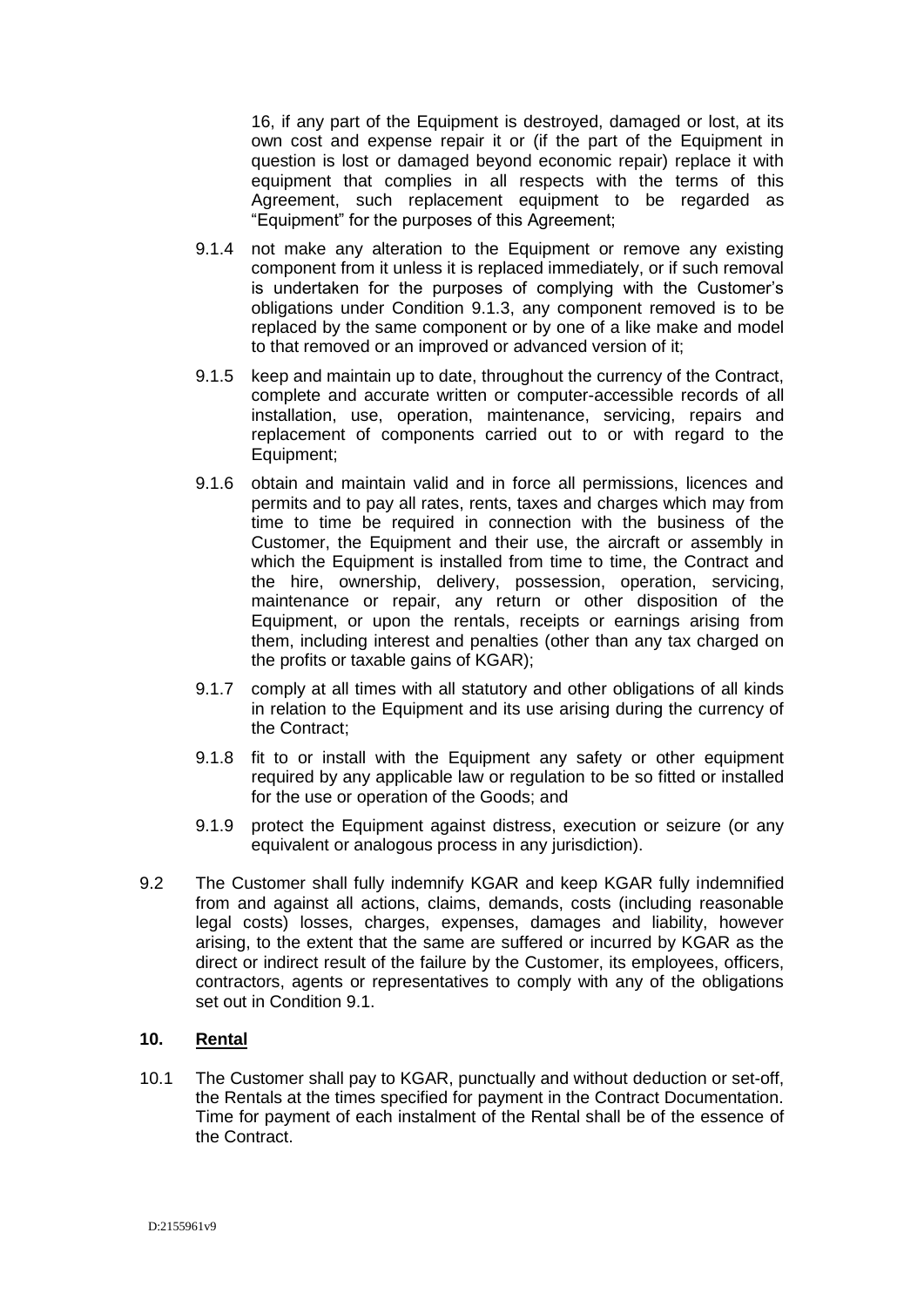- 10.2 If the Customer fails to make in full, at the time specified for payment in the Contract, any payment of Rental (save in the case of a genuine bona fide dispute as to the amount due, and subject to the payment by the Customer of any part of the Rental not in dispute), then, without limiting any other remedy of KGAR under the Contract:-
	- 10.2.1 KGAR shall be at liberty to suspend all further deliveries of the Equipment or other goods or products of any kind, whether pursuant to the Contract or otherwise, unless and until payment is made;
	- 10.2.2 the Customer's right to possession of the Equipment which is the subject of the invoice in question shall terminate with immediate effect; and
	- 10.2.3 Interest shall be payable on any payment of Rental due from the Customer to KGAR under the Contract and remaining unpaid after the due date at the rate specified in the Late Payment of Commercial Debts (Interest) Act 1998, from the day after the due date until the date of actual payment, whether before or after any judgment.

# **11. Delivery up of the Equipment**

- 11.1 The Customer shall, upon the expiry or early termination of the Term:-
	- 11.1.1 deliver up the Equipment, serviced and maintained and in good repair, condition and working order as required by Condition [9.1.3,](#page-5-1) together with all records, log books and handbooks in respect thereof at such address in the United Kingdom or the Republic of Ireland as KGAR shall specify to the Customer; and
	- 11.1.2 allow KGAR, its agents or representatives access to any premises or aircraft where or in or upon which the Equipment may be stored or installed for the purpose of inspecting and removing it, and to carry out any servicing, maintenance, repair or other work to the Equipment reasonably specified by KGAR so as to put them into good repair, condition and working order as required by Condition [9.1.3.](#page-5-1)

# **12. Duty to Provide Information**

- 12.1 The Customer shall:-
	- 12.1.1 provide to KGAR promptly upon request such information regarding the condition, use, operation, repair and maintenance of the Equipment by the Customer, and in such form and at such intervals, as KGAR may reasonably require from time to time; and
	- 12.1.2 furnish promptly to HM Revenue and Customs or any other taxation authority to whose jurisdiction the Equipment or the Customer may be subject) such information as may be legally required to be so furnished about the hire of the Equipment or the use to which it is being or has been put and to furnish to KGAR promptly upon request such information, accounts records or documents as KGAR may request in order to enable KGAR to respond to such a request made by HM Revenue and Customs or such other taxation authority (as the case may be) or in order to apply for or preserve any claims made by or available to KGAR for any form of allowance against taxation of any kind.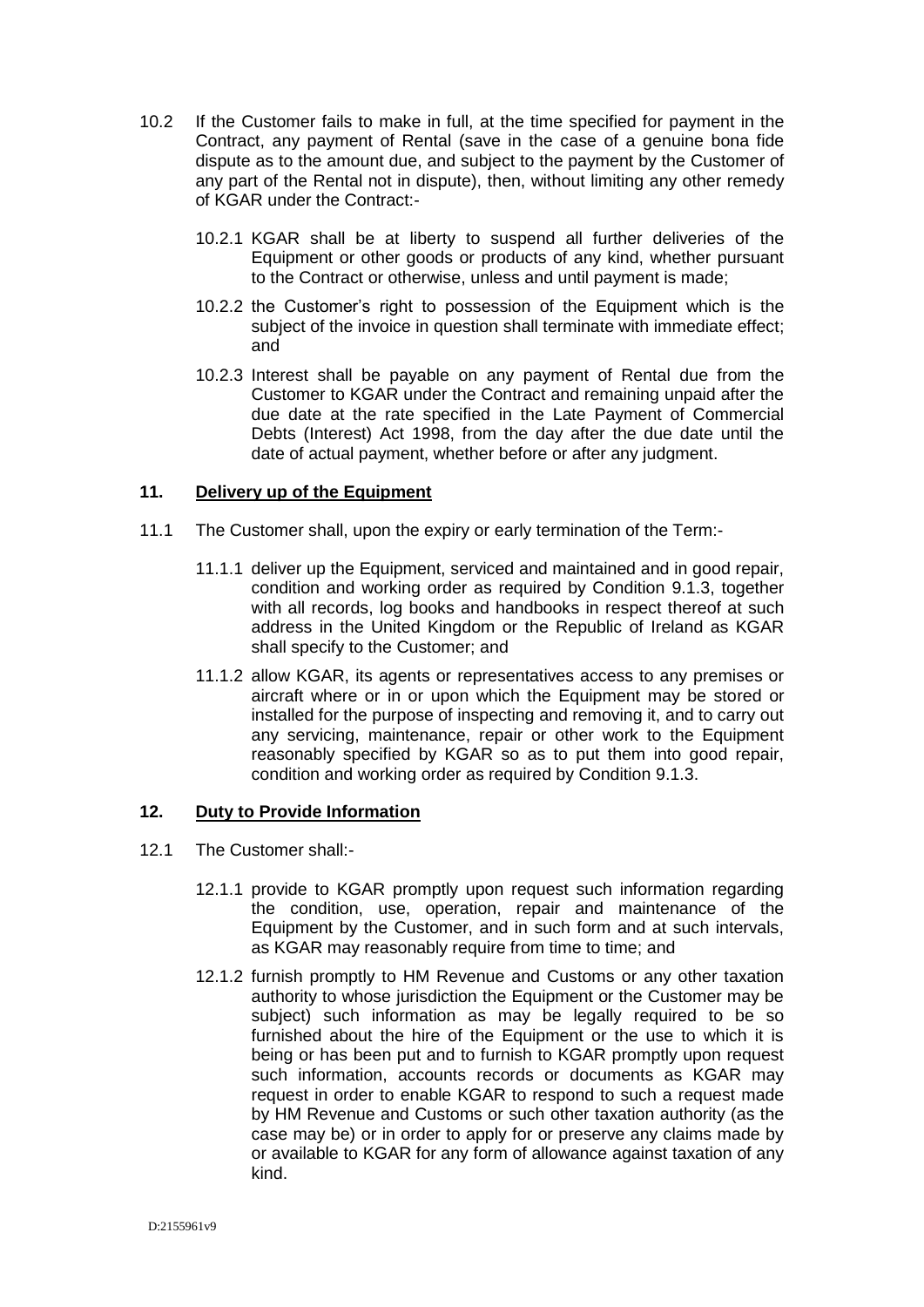# **13. Term and Termination**

- 13.1 The Contract shall come into effect on the date on which the relevant Order is accepted by KGAR and will remain in full force and effect until the expiry of the Term unless terminated earlier in accordance with any other provision of the Contract.
- <span id="page-8-1"></span>13.2 KGAR shall be entitled to terminate the Contract with immediate effect by giving notice to the Customer in any of the following circumstances:-
	- 13.2.1 any sum of money due to be paid by the Customer to KGAR under the Contract remains unpaid upon the expiry of fourteen (14) days from the due date for payment;
	- 13.2.2 the Customer commits any material breach of any of the provisions of the Contract, other than any provision relating to the payment of money, and such breach (if capable of remedy) is not remedied within 28 (twenty-eight) days of the date of the receipt by the Customer of a notice from KGAR specifying the breach in question and requiring it to be remedied;
	- 13.2.3 an order is made or a resolution is passed or adopted for the winding up of the Customer (otherwise than for the purposes of and followed by an amalgamation or reconstruction previously approved in writing), or if a petition is presented for the appointment of any administrator or liquidator (and is not discharged within 14 days) or if a receiver or administrative receiver is appointed with regard to the Customer, or an encumbrancer takes possession of the whole or any part of its undertaking or assets, or if the Customer has a bankruptcy order made against it or becomes insolvent, or if any analogous event shall occur in any territory to whose jurisdiction the Customer is subject; or
	- 13.2.4 the Customer makes or seeks to make any composition or arrangement with its creditors, or proposes any voluntary arrangement, or is unable to pay its debts as they fall due, or if any distress or execution is levied on any of its assets (and is not discharged within 14 days), or if any judgment for a monetary sum be given against it and is not paid out within 14 days, or if any analogous event shall occur in any territory to whose jurisdiction the Customer is subject; or
	- 13.2.5 the Customer ceases or threatens to cease, or in the reasonable opinion of KGAR is likely to cease, to carry on the whole or any relevant part of its business or trade.
- <span id="page-8-0"></span>13.3 The expiry or termination of the Contract, howsoever arising, shall not terminate or affect any rights, obligations or liabilities of the parties which have accrued under the Contract prior to the effective date of expiry or termination.
- 13.4 Without limiting the generality of Condition [13.3,](#page-8-0) in the event of the termination of the Contract pursuant to Condition [13.2](#page-8-1) the Customer shall on demand fully indemnify KGAR and keep KGAR fully indemnified from and against any and all costs, losses, damage and expenses incurred by KGAR, of any kind and regardless of the manner in which the same arose, arising as a consequence of or in connection with the termination of the Contract, including as a consequence of the re-taking of possession of, selling or re-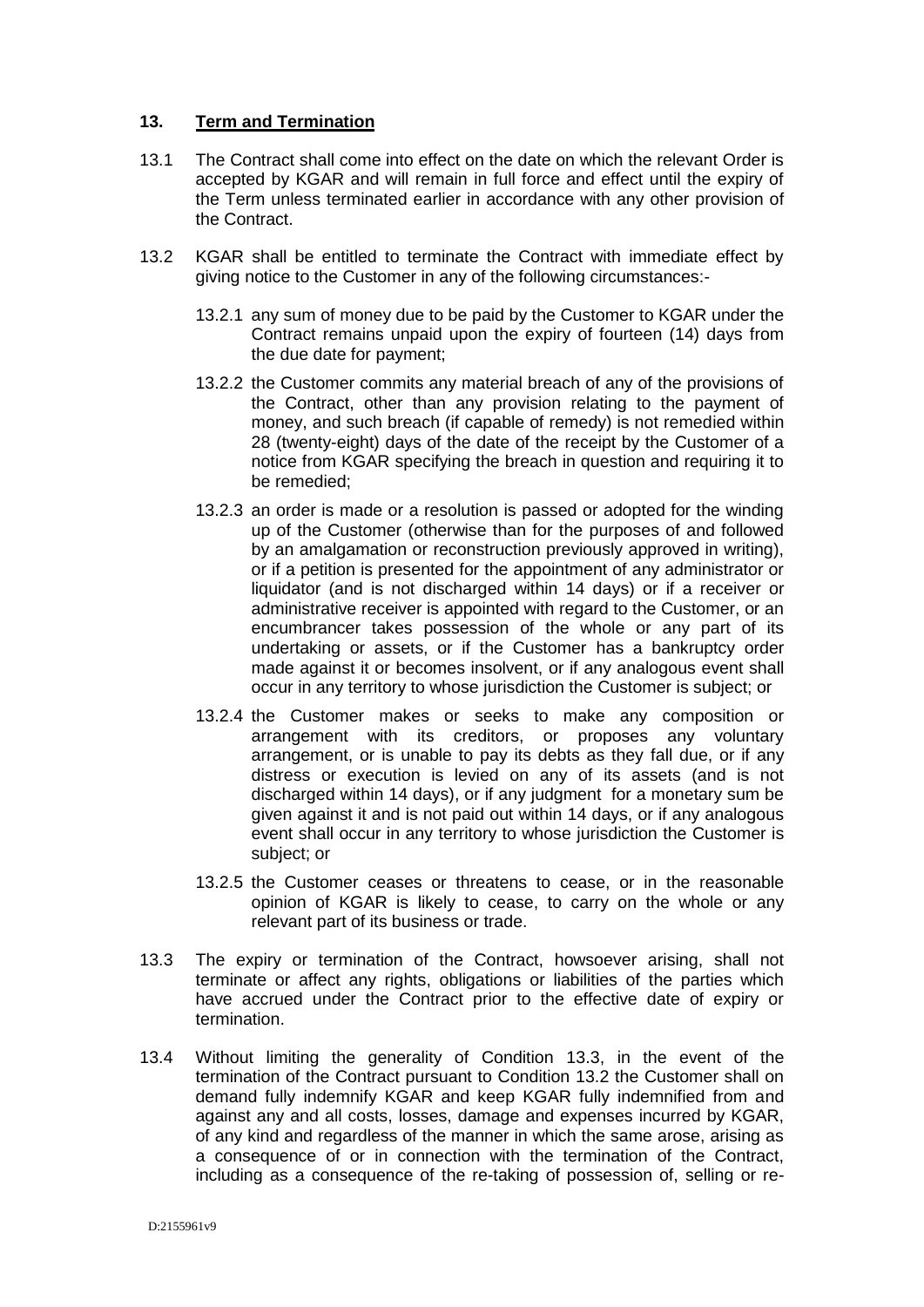hiring the Equipment, the enforcement of this Agreement or any attempt by or on behalf of KGAR to do any of those things.

13.5 The Contract shall, as to any of its provisions remaining to be performed in whole or in part or capable of having effect following termination or performance, remain in full force and effect notwithstanding the termination or expiry of the Contract.

# **PART D – This Part applies to both the Sale and the Hire of Equipment**

# **14. Variation of Orders**

The Customer shall not be entitled, following the acceptance by KGAR of any Order, to change the quantity or the specification of the Equipment, or the Delivery Date, without the express prior written consent of KGAR. If any such change would result in additional cost or expense to KGAR in providing the Equipment or would delay delivery of the Equipment, KGAR shall be entitled, as a condition of giving its consent, to make an equitable adjustment to the Price or the Delivery Date, to the extent necessary to reflect the additional costs or delay (as the case may be).

# **15. Information relating to the Equipment**

- 15.1 KGAR shall:-
	- 15.1.1 supply in connection with the Equipment, on or before delivery of the Equipment, such documents and information as shall be specified in the Contract Documentation; and
	- 15.1.2 (as a continuing obligation surviving completion or earlier termination of the Contract) promptly pass on to the Customer all relevant future information coming to the attention of KGAR concerning the handling, storage, use and safety of the Equipment.
- 15.2 KGAR shall comply with all of its legal obligations in relation to health and safety in relation to the Equipment and shall (in the case of a Sale, on or before delivery of the Equipment and, in the case of a Hire, as a continuing obligation during the currency of the Contract) use reasonable endeavours to provide the Customer with such information and assistance concerning the Equipment as the Customer may reasonably request in writing in order to enable the Customer to comply with its legal obligations in relation to health and safety regarding the Equipment.
- 15.3 KGAR shall ensure that items comprised in the Equipment which are hazardous or may otherwise endanger life or health are clearly identifiable from external packaging. KGAR shall supply with the Equipment warning labels appropriate to warn persons coming into contact with the item of the hazards and its effects, together with all necessary instructional material in relation to such hazards and their effects.

#### **16. Warranties**

16.1 For the avoidance of doubt, nothing in the Contract shall serve to exclude or limit the application of the implied terms as to satisfactory quality set out in the Sale of Goods Act 1979 (where the Equipment is supplied by way of Sale) or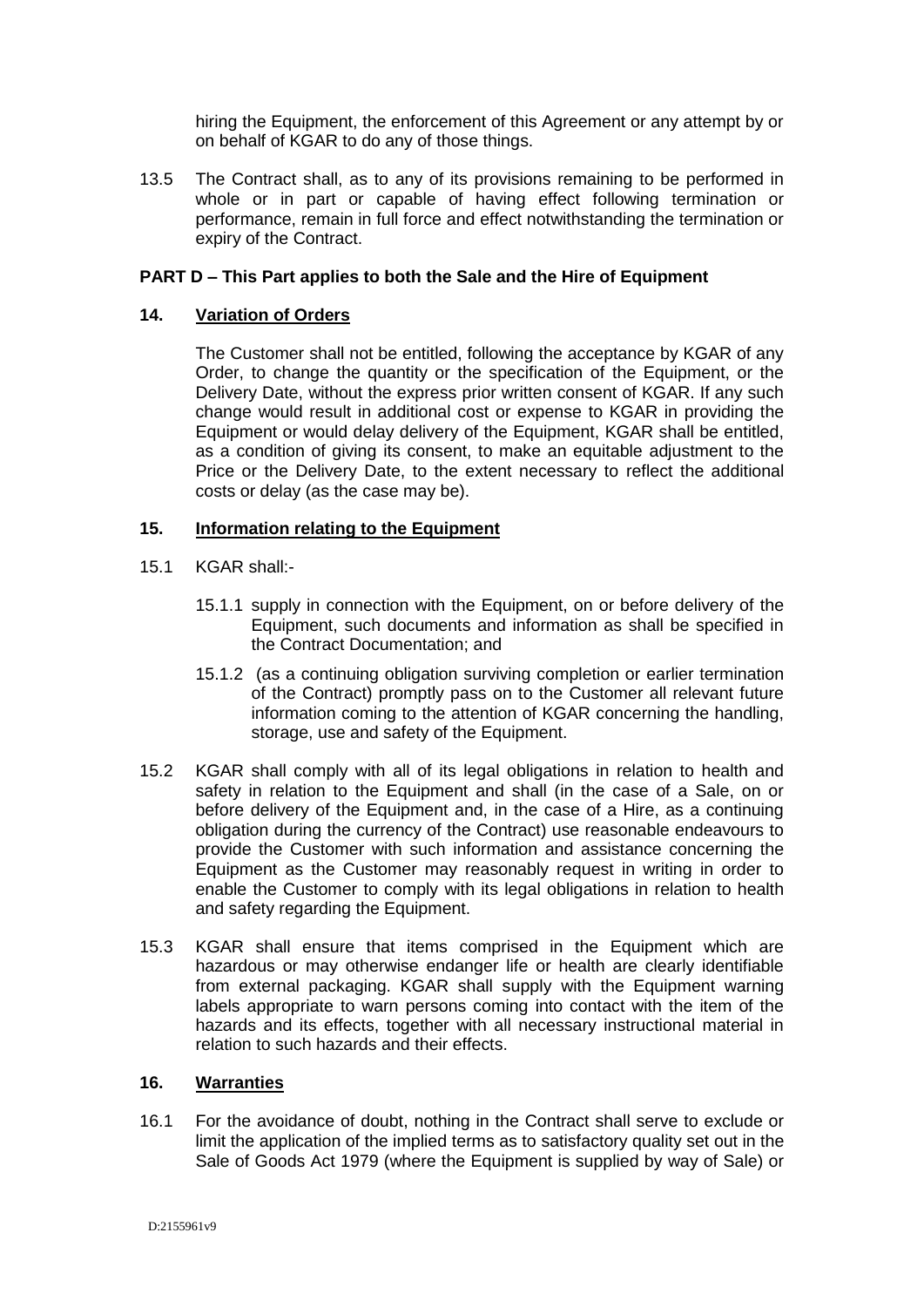the Supply of Goods and Services Act 1982 (where the Equipment is supplied by way of Hire).

- 16.2 KGAR warrants that the Equipment will, upon delivery, comply with all relevant statutes, regulations and other matters having the force of law (whether specifically relating to the Equipment or otherwise).
- 16.3 Equipment is supplied with a warranty commencing from the date of delivery: Inspected/Tested Equipment - 3 months. Repaired/Modified Equipment - 6 months. Overhauled Equipment - 12 months. Equipment returned for warranty consideration must be returned directly to KGAR within the above timescales. Warranty will be deemed void on Equipment not returned directly to KGAR for evaluation, Equipment returned outside of the above timescales and Equipment that has been subjected to Customer misuse, mishandling, prior teardown or removal of warranty seals.

# **PART E – This Part applies only to the Exchange of Equipment**

# **17. Exchange of Equipment**

- 17.1 KGAR agrees to supply the Equipment to the Customer, and the Customer agrees to supply to KGAR, by way of exchange, the Exchange Equipment.
- 17.2 KGAR will deliver the Equipment pursuant to an Exchange in accordance with the provisions of Condition 24.2.
- <span id="page-10-0"></span>17.3 The Customer shall, within thirty (30) days, or such other period as may be agreed between the parties, of the date of delivery or, if applicable, deemed delivery of the Equipment (which date shall be determined in accordance with the provisions of Condition 25.5) deliver the Exchange Equipment to KGAR, accompanied by the following:-
	- 17.3.1 a Non-Incident Statement, in such form as KGAR shall determine from time to time;
	- 17.3.2 a complete and accurate written history of the Exchange Equipment, including details of the aircraft from which it was removed and complete and accurate TSN and TSO data, together with supporting documentary evidence where applicable; and
	- 17.3.3 written details of all defects and faults in the Exchange Equipment of which the Customer is aware.
- 17.4 The Exchange Equipment must be of identical make and specification and at least equivalent physical and operational condition in all respects to the Equipment and which is in all other respects satisfactory to KGAR acting reasonably.

# **18. Title to the Equipment and Exchange Equipment**

18.1 Title to the Equipment shall pass from KGAR to the Customer, and title to the Exchange Equipment shall pass from the Customer to KGAR, once the Customer has paid in full the following: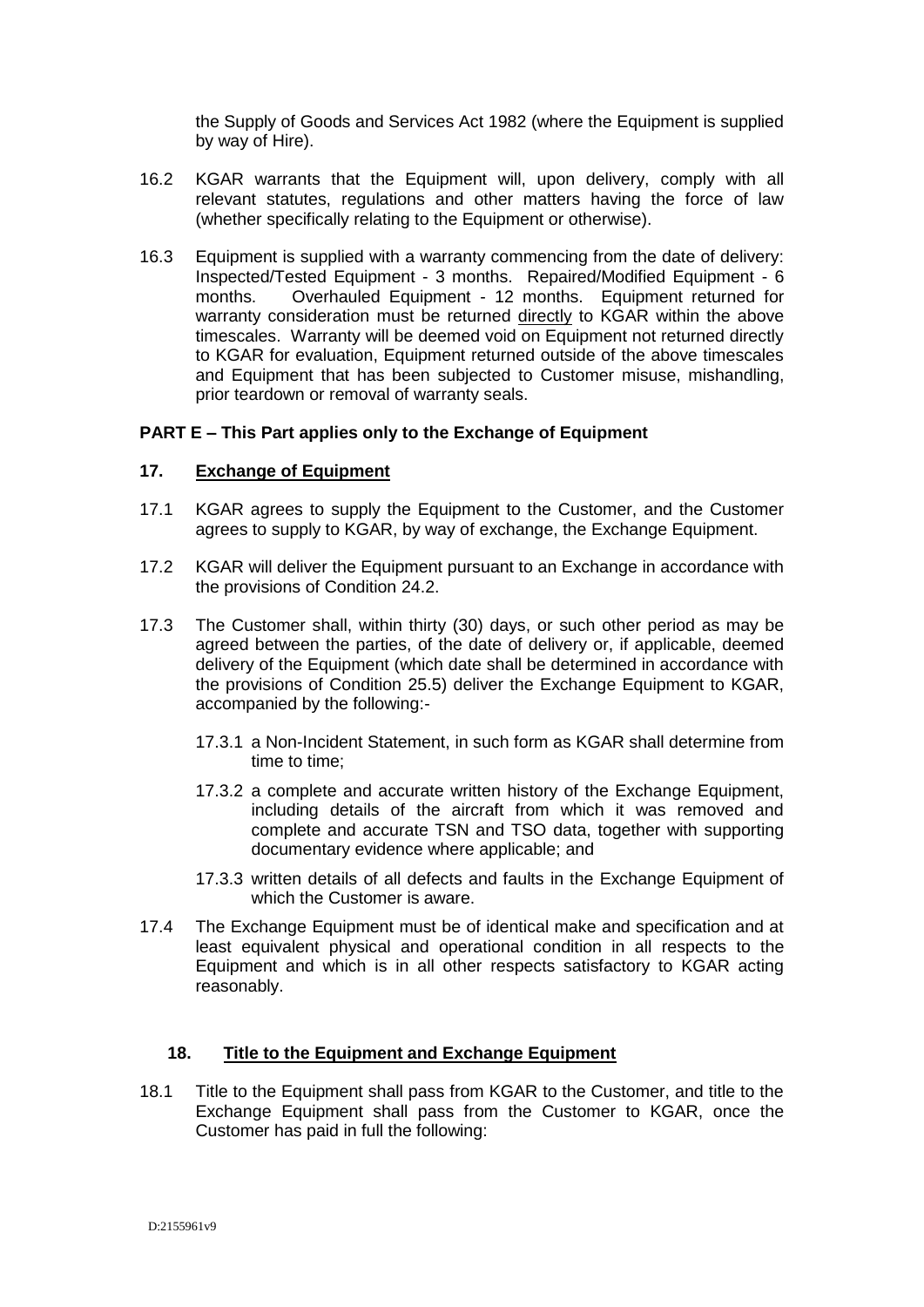18.1.1 the Exchange Fee and

18.1.2 the Repair Cost or

18.1.3 the Outright Price

# **19. Exchange Fee**

The Customer will pay to KGAR the Exchange Fee in accordance with the Contract.

### **20. Return of Unused Equipment**

- 20.1 The Customer may return the Equipment to KGAR unused in accordance with the following provisions of this Condition 20.
- <span id="page-11-0"></span>20.2 If the Customer notifies KGAR at or before the end of the seventh day following the date of delivery of the Equipment (as determined in accordance with Condition 25.5) of its intention to return the Equipment to KGAR, the Exchange Fee will be reduced by twenty per cent (20%). If the Customer notifies KGAR at any later time, the Exchange Fee will be payable in full.
- 20.3 The Customer shall return the Equipment to such address as KGAR, acting reasonably, shall specify, at its own expense within three (3) Working Days of the date on which the Customer gives notification to KGAR pursuant to Condition [20.2,](#page-11-0) and shall be responsible for unloading the Equipment from the appropriate vehicle at the delivery address.
- 20.4 Re-delivery of the Equipment shall be deemed to have taken place when the Customer places the Equipment at the disposal of KGAR at the delivery address following unloading.
- 20.5 Risk in the Equipment shall revert to KGAR upon re-delivery.
- 20.6 The Customer is deemed to warrant to KGAR upon re-delivery that it has at no time in any way used the Equipment.

#### **21. Repair and Overhaul of the Exchange Equipment**

- 21.1 KGAR shall examine the Exchange Equipment as soon as reasonably practicable following its delivery to KGAR and determine, in good faith, whether it is capable of economic repair. Except in the case of manifest error, the decision of KGAR shall be final.
- 21.2 For the purposes of this Condition 21 the Customer Equipment shall be deemed to be incapable of economic overhaul and repair if, in the opinion of KGAR, acting reasonably and in good faith, the cost of overhauling and repairing the Customer Equipment such as to render it compliant with the warranties set out in Condition 24.1 and the implied terms as to satisfactory quality set out in the Supply of Goods and Services Act 1982 is in excess of seventy per cent (70%) of the manufacturer's current list price for the item of Equipment in question.
- 21.3 If KGAR decides that the Exchange Equipment is capable of economic repair:-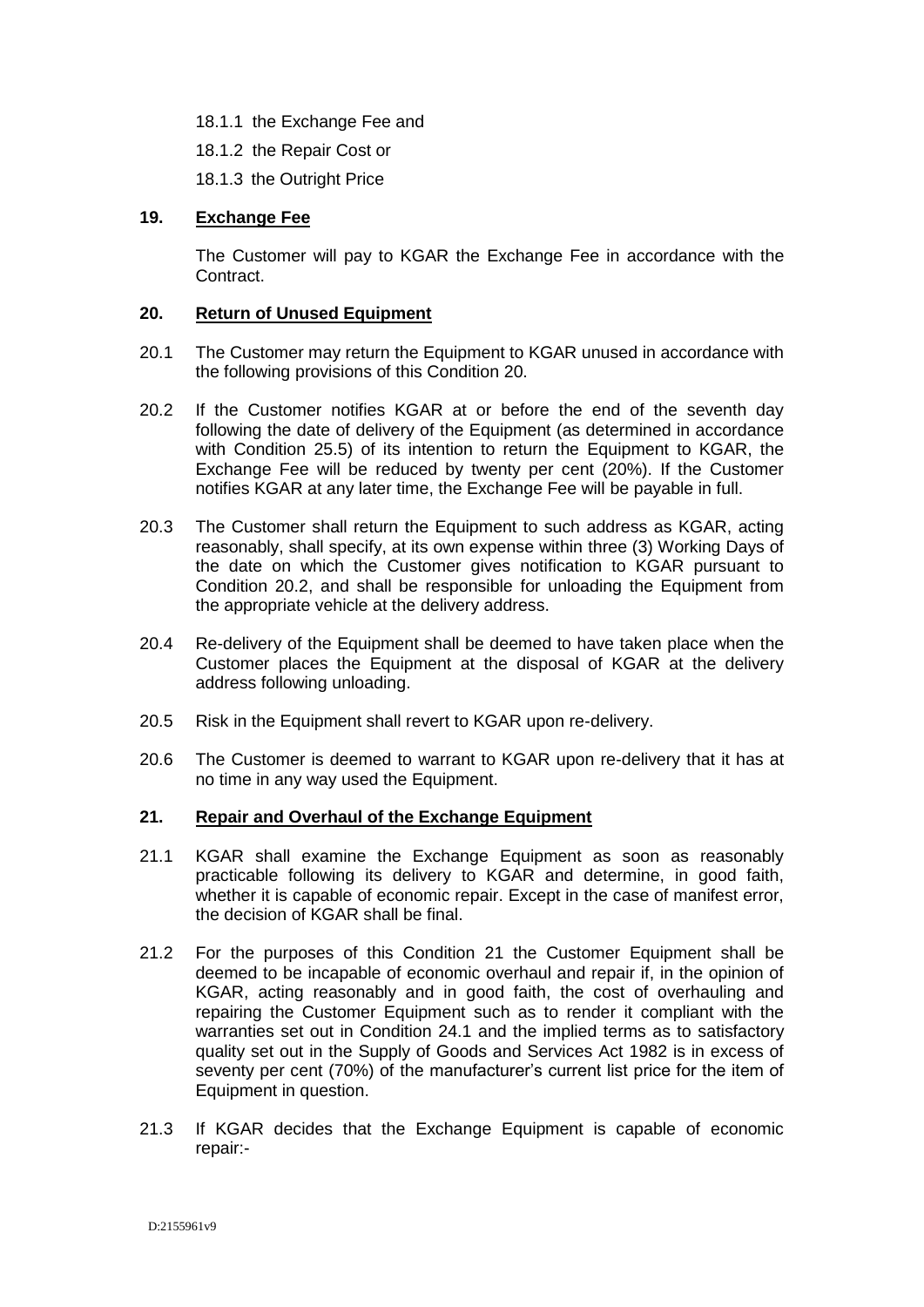- <span id="page-12-1"></span>21.3.1 it shall determine the nature and extent of the works necessary in order to restore the Exchange Equipment to a serviceable condition and the estimated cost of performing those works or having them performed, including the cost of assessing the Exchange Equipment and all transportation costs ancillary to the repair and overhaul, and shall provide this information to the Customer;
- <span id="page-12-0"></span>21.3.2 the Customer shall, within three (3) Working Days of the date of receipt of the said information, confirm to KGAR in writing whether or not it authorises KGAR to complete the overhaul and repair of the Exchange Equipment.
- 21.4 If the Customer confirms KGAR pursuant to Condition [21.3.2](#page-12-0) that it requires KGAR to complete the overhaul and repair of the Exchange Equipment, KGAR shall procure the completion of such overhaul and repair as soon as reasonably practicable.
- <span id="page-12-2"></span>21.5 Any estimated cost notified by KGAR to the Customer pursuant to Condition [21.3.1](#page-12-1) is an estimate only and shall not be binding upon KGAR. The Customer shall be responsible for the entire cost of the overhaul and repair of the Exchange Equipment, including the cost of assessing the Exchange Equipment and all transportation costs ancillary to the repair and overhaul, including where such cost exceeds the Outright Price. KGAR shall however use reasonable endeavours to notify the Customer in a timely fashion if it should become aware that the actual cost is likely to exceed any estimate previously given, it being understood for the avoidance of doubt that any updated information provided by KGAR shall also be an estimate and the provisions of this Condition [21.5](#page-12-2) shall apply to it.
- 21.6 If the Customer fails to provide confirmation to KGAR in accordance with Condition [21.3.2](#page-12-0) within the stated period of three (3) Working Days (as to which time shall be of the essence) KGAR reserves the right to procure the repair and overhaul of the Exchange Equipment at the expense of the Customer, including the cost of assessing the Exchange Equipment and all transportation costs ancillary to the repair and overhaul.
- <span id="page-12-4"></span><span id="page-12-3"></span>21.7 If KGAR decides that the Exchange Equipment is beyond economic repair, then:-
	- 21.7.1 KGAR shall be entitled to recover from the Customer the Outright Price, subject to Condition [21.7.2;](#page-12-3)
	- 21.7.2 the Customer may, with the express prior written consent of KGAR, alternatively provide a replacement for the Exchange Equipment, provide that such replacement:-
		- 21.7.2.1 complies in full with such specifications as KGAR may stipulate;
		- 21.7.2.2 is, in the reasonable opinion of KGAR, in a condition and working order at least equivalent to that of the Equipment; and
		- 21.7.2.3 bears the same manufacturer's product or line code as the Equipment; and
	- 21.7.3 the Customer shall fully indemnify KGAR and keep KGAR fully indemnified from and against any and all actions, claims, demands,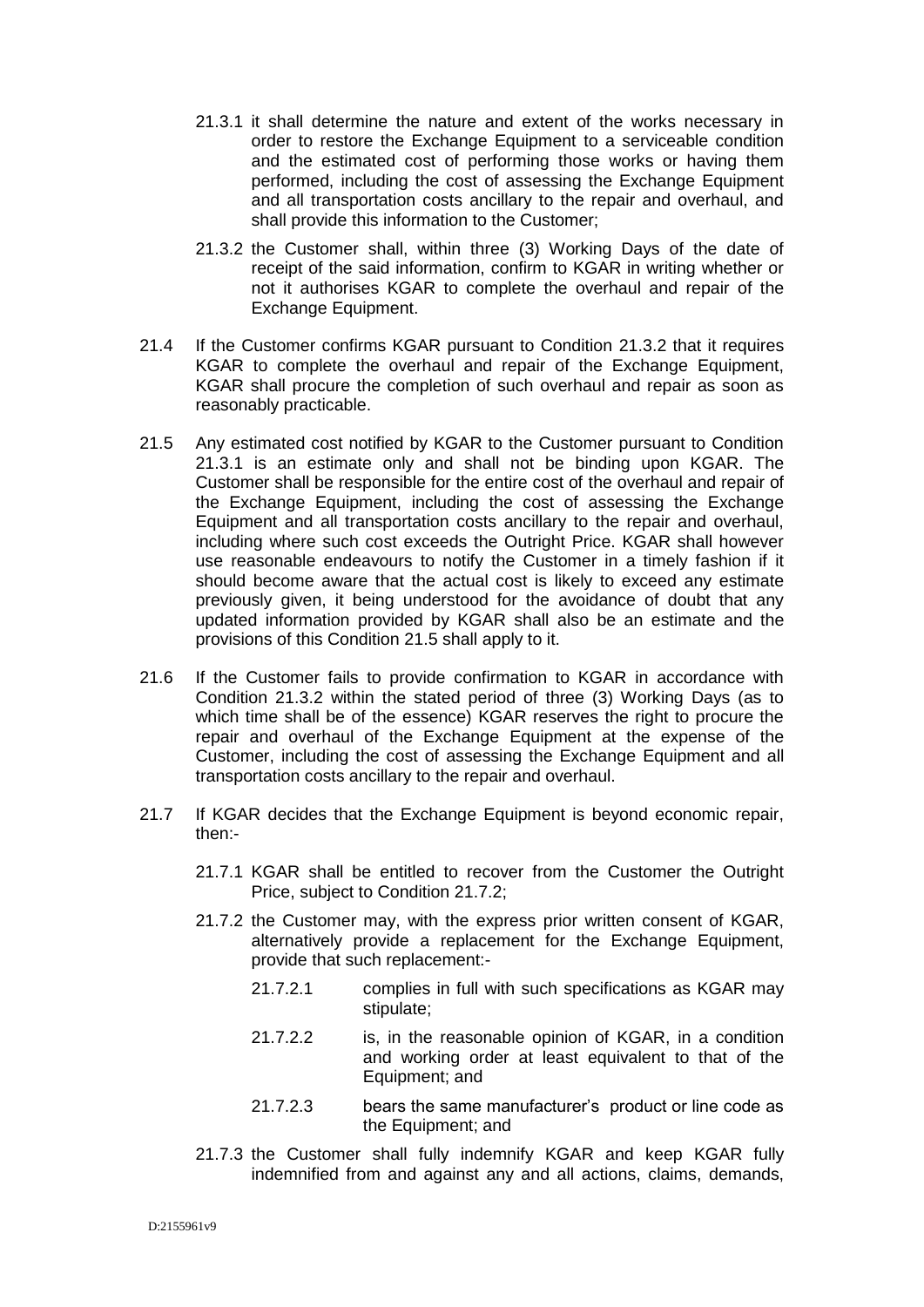costs (including reasonable legal costs), losses, expenses damages and liability suffered or incurred by it and in any way arising as the result of the Exchange Equipment being decided by KGAR to be beyond economic repair, to the extent that the recovery by KGAR of the Outright Price under Condition [21.7.1](#page-12-4) or the provision by the Customer of a replacement for the Exchange Equipment pursuant to Condition [21.7.2](#page-12-3) (as the case may be) does not serve as a full and sufficient indemnity for KGAR against the same.

# **22. Failure to Deliver the Exchange Equipment**

- 22.1 If the Customer fails to deliver the Exchange Equipment to KGAR within the time specified in Condition [17.3,](#page-10-0) then, at KGAR's option, and subject to Condition 22.5, either:-
	- 22.1.1 the Customer shall be deemed to have purchased the Equipment, in respect of which the provisions of Condition 22.2 shall apply; or
	- 22.1.2 the Customer shall be required to deliver the Exchange Equipment or replacement equipment, in respect of which the provisions of Condition 22.3 shall apply; or
	- 22.1.3 KGAR shall be entitled to recover the Equipment, in which event the provisions of Condition 22.4 shall apply.
- <span id="page-13-0"></span>22.2 If KGAR exercises its option in accordance with Condition 22.1.1:-
	- 22.2.1 the Customer shall be deemed to have purchased the Equipment upon the giving by KGAR to the Customer of notice to that effect;
	- 22.2.2 The Customer shall be liable to pay the Outright Price, subject to the following provisions of this Condition 22; and
	- 22.2.3 the Contract shall be deemed to have been entered into as a contract of Sale ab initio, and the provisions of these Conditions will apply in respect of such deemed Sale, save that in the event of any conflict this Condition 22 shall prevail.
- 22.3 If KGAR exercises its option in accordance with Condition 22.1.2:-
	- 22.3.1 the Customer shall, on giving of notice to the Customer to that effect, deliver immediately to KGAR, at the Customer's option, either:-
		- 22.3.1.1 the Exchange Equipment; or
		- 22.3.1.2 alternative equipment of identical make and specification, and at least equivalent physical and operational condition in all respects to, the Exchange Equipment and which is in all other respects satisfactory to KGAR, acting reasonably;
	- 22.3.2 should the Customer fail to comply with its obligations under Condition 22.3.1, then the Customer shall, without prejudice to KGAR's rights under Condition 22.3.3, pay to KGAR liquidated damages in an amount equivalent to the Exchange Fee in respect of each complete period of twenty-one (21) days, the first such period to begin on the date of expiry of the notice given by KGAR pursuant to Condition 22.3.1, during which the Customer's obligations under Conditions 22.3.1 remain unfulfilled in any respect; and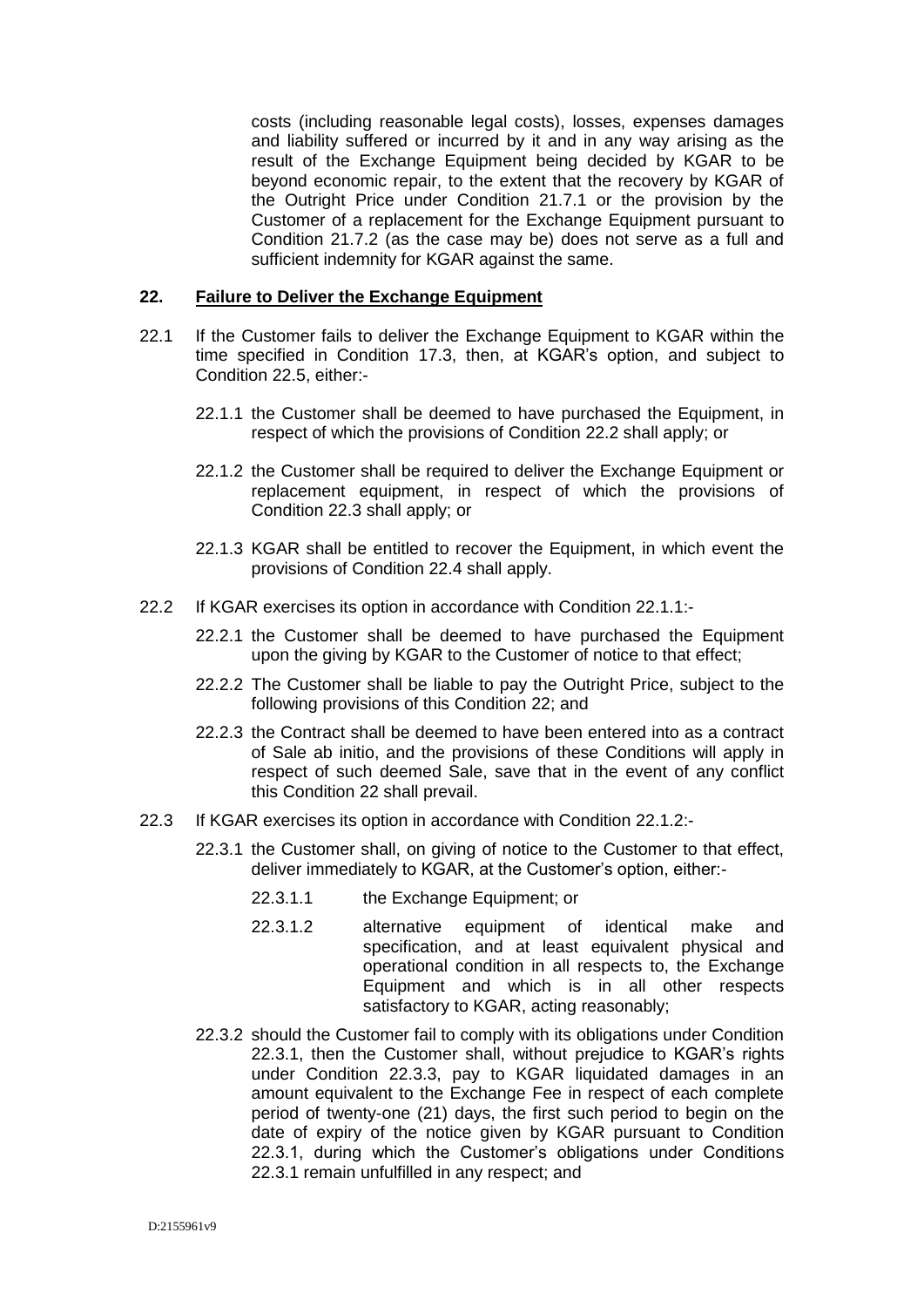- 22.3.3 if, upon the expiry of 180 (one hundred and eighty) days following the date of expiry of the notice given by KGAR pursuant to Condition 22.3.1, the Customer has still failed to comply with its obligations under Condition 22.3.1 then, without prejudice to the entitlement of KGAR to recover liquidated damages pursuant to Condition 22.3.2 in respect of the entirety of the said period of 180 (one hundred and eight) days, or to the generality of Condition 22.5, KGAR shall be entitled, by giving notice to that effect to the Customer, to determine that the Customer is deemed to have purchased the Equipment, in which event the provisions of Conditions 22.2.2 and 22.2.3 shall apply.
- 22.4 If KGAR has not previously given notice pursuant to Conditions [22.2](#page-13-0) or 22.3, it shall be entitled to recover the Equipment, and the Customer hereby grants to KGAR and its representatives an irrevocable licence at any time to enter any premises where the Equipment may be located or board any aircraft on which the Equipment may have been installed (and where the Customer does not own or control such premises or aircraft the Customer hereby undertakes to procure such right) for the purpose of the exercise of this right.
- 22.5 Nothing in this Condition 22 shall exclude or limit the right of KGAR to exercise its rights under Condition 22.1.3 in the event that any prior attempt by KGAR to exercise its rights under Conditions 22.1.1 or 22.1.2 should prove unsuccessful.

#### **23. Payments**

- 23.1 The Exchange Fee, Repair Cost and Outright Price are exclusive of:-
	- 23.1.1 Value Added Tax which shall be due at the rate ruling on the date of KGAR's invoice to the Customer, provided that such invoice is a valid VAT invoice; and
	- 23.1.2 all other duties, taxes and impositions on the Equipment or the supply thereof, of whatever kind and howsoever arising.
- 23.2 KGAR shall be entitled to submit its invoice to the address specified for such purpose in the Order:-
	- 23.2.1 for the Exchange Fee at any time following delivery of the Equipment; and
	- 23.2.2 for the Repair Cost immediately upon the Repair Cost becoming payable by the Customer; and
	- 23.2.3 for the Outright Price immediately upon the Outright Price becoming payable by the Customer.
- 23.3 The Customer shall pay each invoice submitted by KGAR, in full and without deduction or set-off, on or before the expiry of 30 (thirty) days following the date of the relevant invoice (the final day of such 30-day period being "the due date" for the purposes of the remaining provisions of this Condition 23).
- 23.4 The Customer shall pay each invoice by electronic transfer, or such alternative method as KGAR shall specify, to such bank account of KGAR as is specified on the relevant invoice.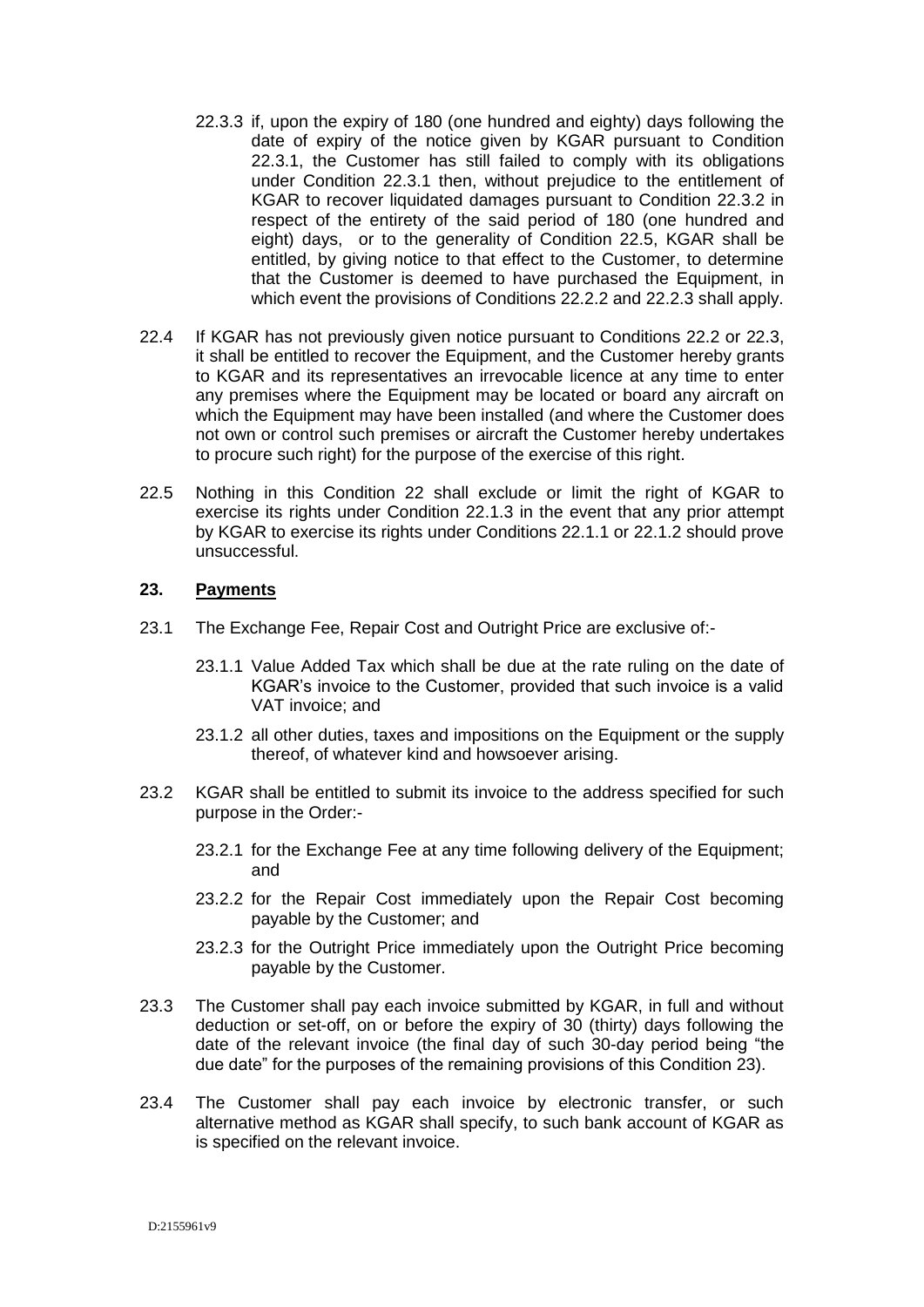- 23.5 Interest shall be payable on the whole or any part of the Exchange Feeor Repair Cost or Outright Price and remaining unpaid after the due date at the rate specified in the Late Payment of Commercial Debts (Interest) Act 1998, from the day after the due date until the date of actual payment, whether before or after any judgment.
- 23.6 If the Customer fails to pay in full the Exchange Fee or Outright Price or any part of either by the due date (save in the case of a genuine bona fide dispute as to the amount due, and subject to the payment by the Customer of any part of the Price not in dispute), then, without limiting any other remedy of KGAR under the Contract:-
	- 23.6.1 KGAR shall be at liberty to suspend all further deliveries of the Equipment or other goods or products of any kind, whether pursuant to the Contract or otherwise, unless and until payment is made; and
	- 23.6.2 the Customer's right to possession of the Equipment which is the subject of the invoice in question shall terminate with immediate effect.

# **24. KGAR's Warranties**

- 24.1 KGAR hereby warrants that the Equipment will, on delivery:-
	- 24.1.1 have been overhauled and repaired in accordance with all and any manuals and other maintenance documentation issued at any time by the manufacturer thereof and in force or applicable at the time of delivery;
	- 24.1.2 comply with all regulations, rules and standards (if any) applicable to the Equipment in force at the time of delivery and pertaining to airworthiness or safety issued by or on behalf of the aviation authority under whose jurisdiction the aircraft to which the Equipment is to be fitted has been registered; and
	- 24.1.3 comply in all other respects with all relevant statutes, regulations and other matters having the force of law (whether specifically relating to the Equipment or otherwise).
- 24.2 For the avoidance of doubt, nothing in the Contract shall serve to exclude or limit the application of the implied terms as to satisfactory quality set out in the Supply of Goods and Services Act 1982 in relation to the Equipment.
- 24.3 Equipment is supplied with a warranty commencing from the date of delivery: Inspected/Tested Equipment - 3 months. Repaired/Modified Equipment - 6 months. Overhauled Equipment - 12 months. Equipment returned for warranty consideration must be returned directly to KGAR within the above timescales. Warranty will be deemed void on Equipment not returned directly to KGAR for evaluation, Equipment returned outside of the above timescales and Equipment that has been subjected to Customer misuse, mishandling, prior teardown or removal of warranty seals.

# **PART F – This Part applies to all Contracts**

# **25. Delivery of Equipment**

25.1 The Delivery Date is an estimate only and, whilst KGAR will use its reasonable endeavours to deliver the Equipment on the Delivery Date, time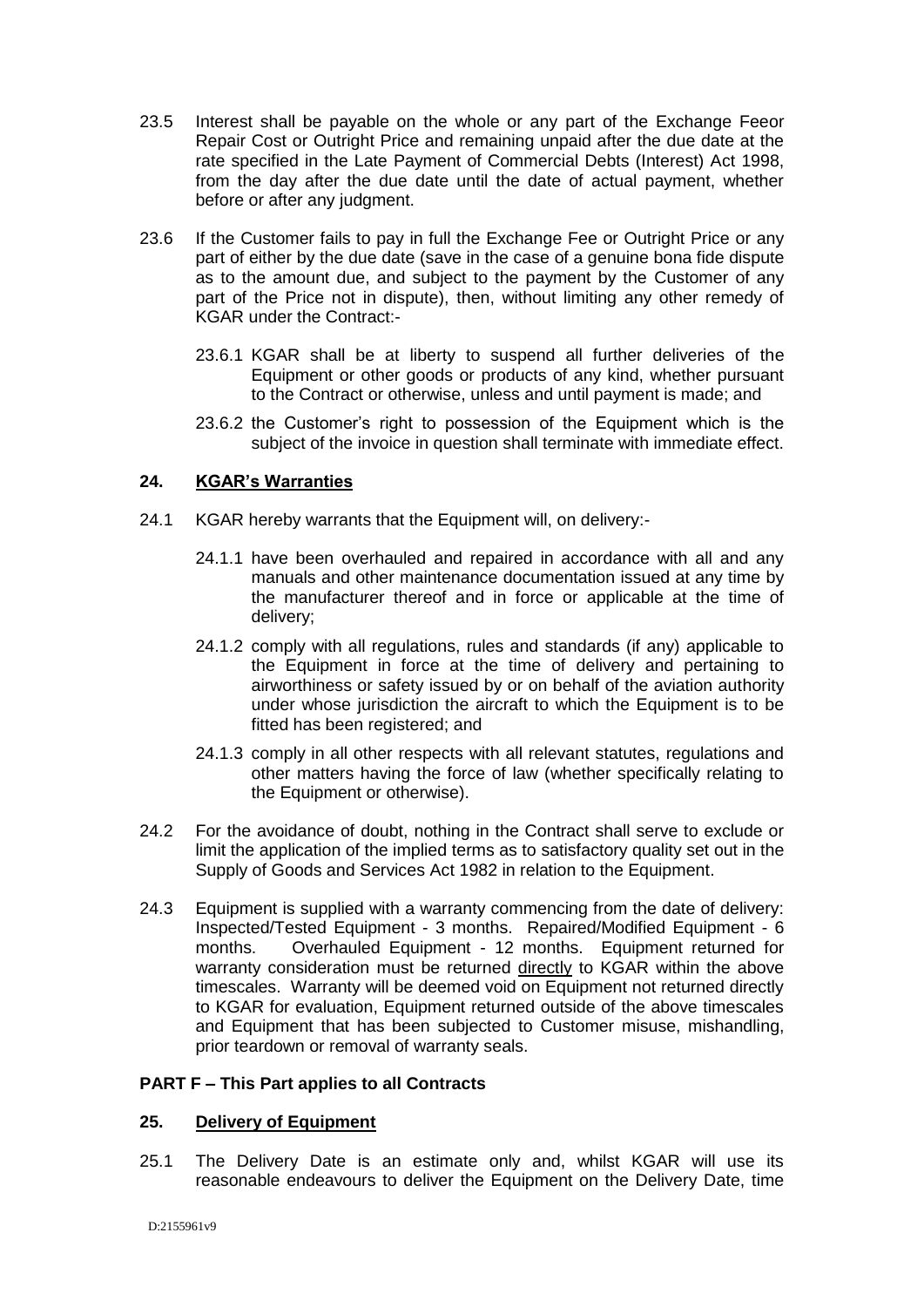shall not be of the essence of the Contract. KGAR shall not be liable to the Customer for any losses, costs, damages, expenses or charges directly or indirectly suffered or incurred by the Customer as the result of any delay in the delivery of the Equipment, neither shall any such delay entitle the Customer to terminate or rescind the Contract.

- <span id="page-16-0"></span>25.2 Delivery of the Equipment will be effected by either: (i) KGAR delivering the Equipment or having it delivered to the Customer at the Delivery Address ("method (i)"); or (ii) by the Customer collecting the Equipment from the Delivery Address after KGAR has notified the Customer that the Equipment is available for collection ("method (ii)"), and the expressions "delivery" "deliver" or "delivered", when used in these Terms and Conditions, refers to delivery made pursuant to either of these methods.
- <span id="page-16-1"></span>25.3 Where method (ii) is used for the delivery of the Equipment KGAR will give the Customer not less than three (3) Working Days' notice of the actual date on which the Equipment will be available for collection.
- 25.4 Where method (i) is the method of delivery of the Equipment, the Customer shall be responsible for unloading the Equipment from the appropriate vehicle at the Delivery Address. Where method (ii) is used, the Customer shall be responsible for loading the Equipment onto the appropriate vehicle at the Delivery Address, and the Equipment onto its delivery vehicles. The Equipment shall be collected between 09.00 and 17.00 hours on the date notified to the Customer by KGAR pursuant to Condition [25.3.](#page-16-1)
- <span id="page-16-2"></span>25.5 Delivery of the Equipment shall be deemed to have taken place when KGAR places the Equipment at the disposal of the Customer for the purposes of loading and unloading.
- 25.6 Immediately upon delivery having been deemed to have taken place pursuant to Condition [25.5:](#page-16-2)-
	- 25.6.1 Risk in the Equipment shall pass to the Customer (and, unless and until title passes to the Customer pursuant to Condition 5.1 or Condition 18, shall remain with the Customer at all times); and
	- 25.6.2 KGAR shall have no further obligations in relation to the care or storage of the Equipment.
- 25.7 If the Equipment remains in the possession of KGAR after a period of two (2) Working Days has elapsed from the date on which delivery is deemed to have taken place pursuant to Condition [25.5,](#page-16-2) KGAR may, without limiting any other right or remedy that it may have, sell it to a third party or otherwise dispose of it, in either case without incurring any obligation to supply replacement Equipment to the Customer.

#### **26. Export and Import Licences**

- <span id="page-16-3"></span>26.1 In the event that an export licence or clearance is required to be obtained from the relevant UK authority for the supply of any Equipment (whether by way of Sale, Hire or Exchange) by KGAR to the Customer pursuant to the Contract:-
	- 26.1.1 the Customer shall provide to KGAR in a timely manner such documentation, materials or information as KGAR may reasonably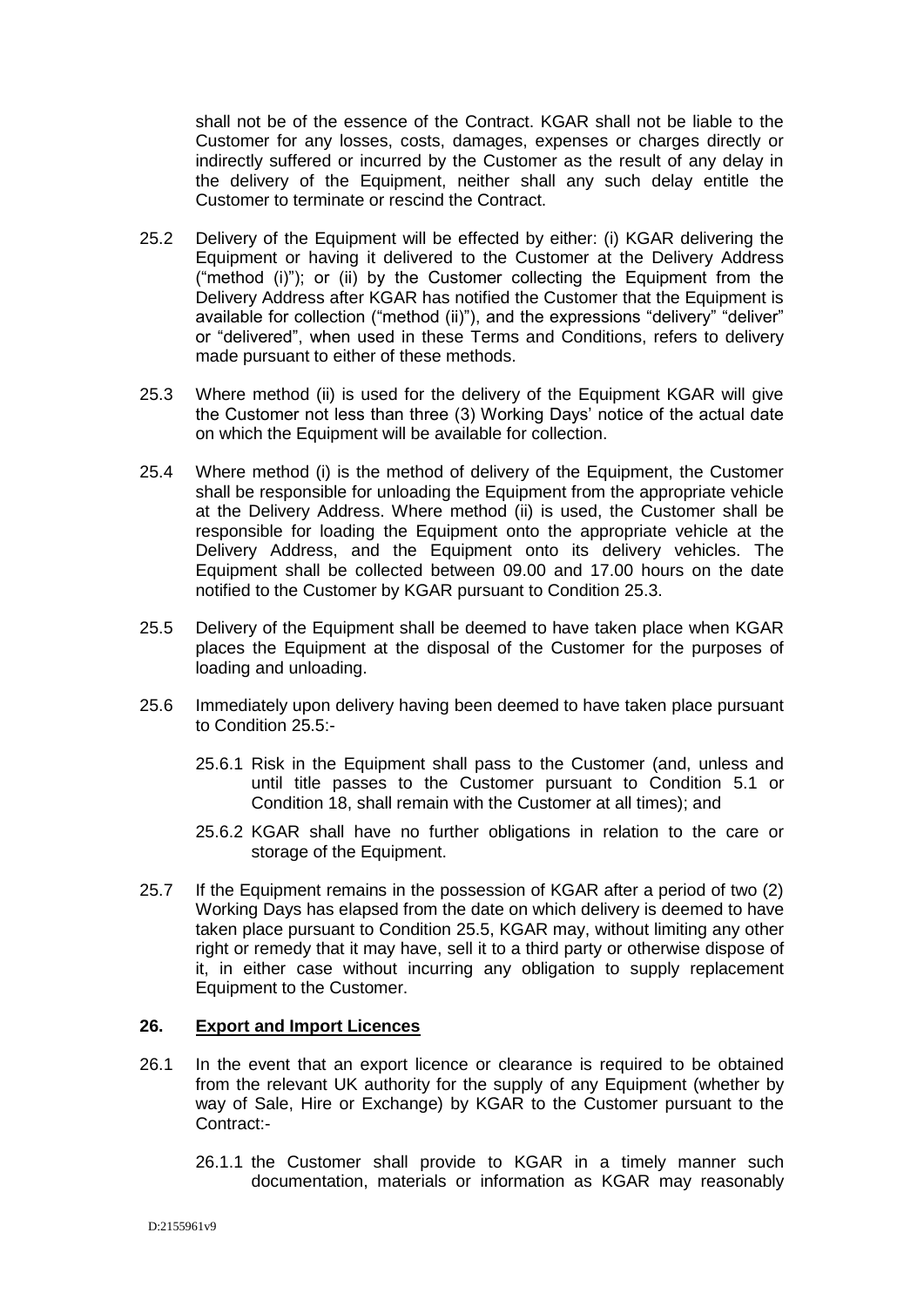require in order to facilitate or accompany the application for such licence, including without limitation, an end user statement in such form as may be required by the relevant UK Authority;

- 26.1.2 KGAR will liaise with the relevant UK Authority with a view to obtaining, and generally use reasonable endeavours to obtain, the requisite clearances or licences; and
- 26.1.3 should the requisite clearances or licences not be provided or subsequently be revoked by the relevant UK Authority, or any documentation, materials or information required pursuant to Condition [26.1.1](#page-16-3) not be provided by the Customer in a timely manner, or in a format acceptable to the relevant UK Authority, then KGAR reserves the right, without liability to the Customer, to defer the performance of its obligations under, or to terminate the Contract with immediate effect by giving notice to the Customer.
- <span id="page-17-0"></span>26.2 It is the responsibility of the Customer to obtain all necessary import licences and pay all import duties relating to the Equipment in the country of delivery. The Customer will fully indemnify and keep fully indemnified KGAR, its officers, employees, contractors, agents and representatives (together, "the indemnified parties") against all and any actions, claims, demands, costs (including reasonable legal costs), expenses, losses, damages and liability of any kind suffered or incurred by the indemnified parties or any of them to the extent that the same arise as the result of any failure by the Customer to comply or procure the compliance by it with its responsibilities under this Condition [26.2.](#page-17-0)

# **27. Packaging of Equipment**

- <span id="page-17-1"></span>27.1 The Equipment will be delivered packed in accordance with the packaging specification contained within the Contract Documentation or, if no such specification exists, with KGAR's standard packaging specifications, details of which KGAR shall supply to the Customer on request.
- 27.2 If the Customer requires any additional packaging for the Equipment in excess of that which KGAR is required to provide pursuant to Condition [27.1,](#page-17-1) KGAR shall supply such additional packaging at the additional expense of the Customer, subject to agreement being reached in advance between the parties as to the amount of such additional expense, including, where applicable, the cost of any removal of existing packaging and re-packaging of the Equipment reasonably required in order to meet the Customer's request for additional packaging.

# **28. Limitation of Liability**

- 28.1 Subject to Condition [28.2:](#page-18-0)
	- 28.1.1 KGAR's total liability to the Customer in connection with any and all claims, of any kind and regardless of the nature of the cause of action giving rise to them, arising in any way in relation to the Contract shall not exceed the following:-
		- 28.1.1.1 where the Contract is by way of Sale, the Price;
		- 28.1.1.2 where the Contract is by way of Hire, the aggregate of the Rentals payable during the Term; and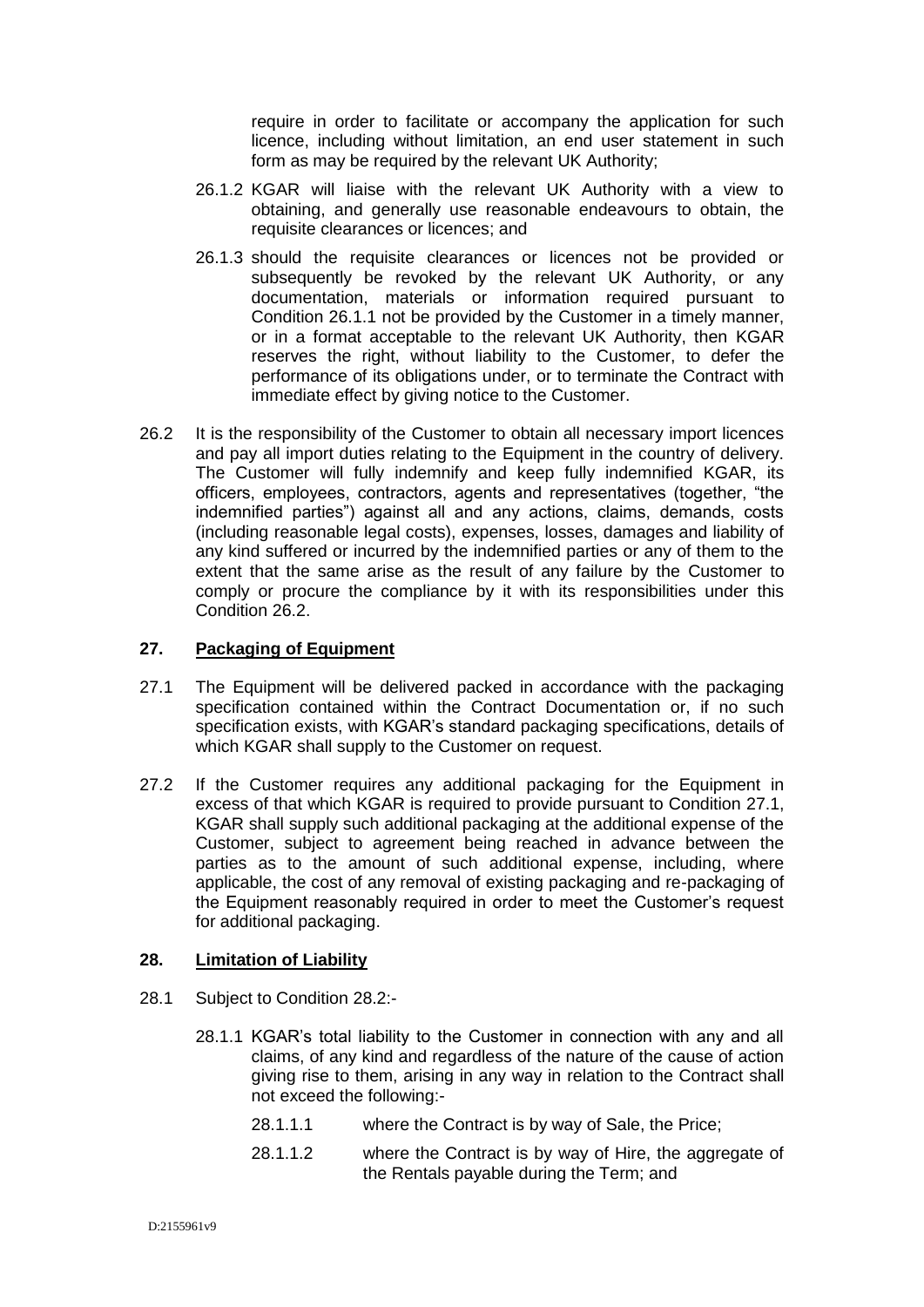- 28.1.1.3 where the Contract is by way of exchange, the Outright Price;
- 28.1.2 Under no circumstances shall KGAR be liable to the Customer for loss of profit, loss of revenue, loss of bargain, loss of business or contract, diminution of goodwill or for any other economic loss (whether direct, indirect or consequential), or for any indirect or consequential loss or damage of any kind; and
- 28.1.3 save as expressly provided in the Contract all warranties, conditions or other terms implied by statute or common law in relation to the sale of goods are hereby excluded.
- <span id="page-18-0"></span>28.2 Nothing in the Contract shall limit or exclude the liability of KGAR:-
	- 28.2.1 for death or personal injury resulting from the negligence (as defined in Section 1 of the Unfair Contract Terms Act 1977) of KGAR;
	- 28.2.2 for fraud or fraudulent misrepresentation; or
	- 28.2.3 for any matter in respect of which its liability cannot lawfully be limited or excluded.
- 28.3 Notwithstanding any other provision of the Contract, KGAR shall under no circumstances have any liability in respect of any claim, of any kind and regardless of the nature of the cause of action giving rise to it, suffered or incurred by the Customer unless written notice of such claim, including full particulars thereof, is received by KGAR within one (1) year of the date on which the event, matter or circumstance giving rise to the claim is alleged to have arisen or occurred.

#### **29. Force Majeure**

Any delay or failure of either party ("the affected party") to perform its obligations hereunder shall be excused if and to the extent that it is caused by any event, matter or circumstance which is beyond the reasonable control of the affected party, provided that written notice of such a delay (including the anticipated duration of such delay) shall be given by the affected party to the other party within three (3) Working Days of the affected party becoming aware of the event, matter or circumstance in question.

# **30. Confidentiality**

- <span id="page-18-1"></span>30.1 A party (the "Receiving Party") which receives, whether directly or indirectly, any Confidential Information belonging to the other party (the "Disclosing Party") shall:
	- 30.1.1 keep the Confidential Information confidential;
	- 30.1.2 not use disclose or otherwise make available the Confidential Information to any other person other than with the prior written consent of the Disclosing Party or in accordance with Conditions [30.2](#page-19-0) to [30.4](#page-19-1) and
	- 30.1.3 not use, disclose or otherwise make available the Confidential Information for any purpose other than to enable or facilitate the performance of its obligations or the exercise of its rights under the **Contract**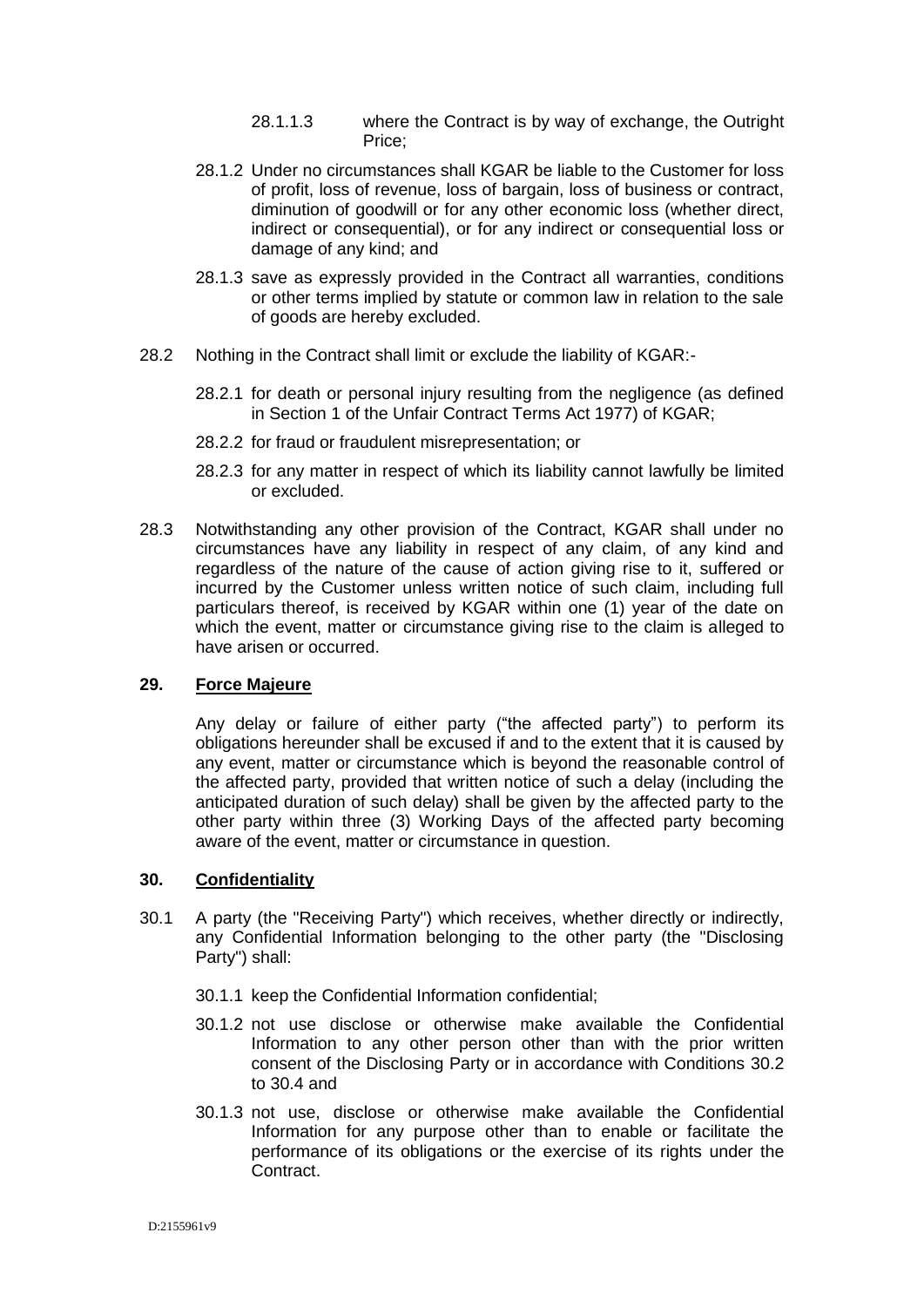- <span id="page-19-0"></span>30.2 The Receiving Party may use, disclose or otherwise make available the Confidential Information to its employees and approved sub-contractors (the "Recipient") to the extent that it is necessary for the purposes of the Contract.
- <span id="page-19-2"></span>30.3 The Receiving Party shall use its reasonable endeavours to ensure that each Recipient is made aware of and complies with all the Receiving Party's obligations of confidentiality under the Contract as if the Recipient were a party to the Contract.
- <span id="page-19-1"></span>30.4 The obligations contained in Conditions [30.1](#page-18-1) to [30.3](#page-19-2) shall not apply to any Confidential Information which:
	- 30.4.1 is, at the date on which the Contract is entered into, or becomes, at any time after the date of the Contract, a matter of public knowledge other than through breach of the Contract by the Receiving Party or any Recipient; or
	- 30.4.2 can be shown by the Receiving Party to the reasonable satisfaction of the Disclosing Party to have been known by the Receiving Party and at its free disposal before disclosure by the Disclosing Party to the Receiving Party; or
	- 30.4.3 subsequently comes lawfully into the possession of the Receiving Party from a third party lawfully entitled to disclose the same, without any obligation of confidentiality being imposed upon the Receiving Party in respect thereof; or
	- 30.4.4 is required to be disclosed by law (including pursuant to the order of any court or tribunal of competent jurisdiction), any governmental or regulatory authority, the Takeover Panel or pursuant to the rules of any recognised stock exchange to which the Receiving Party is subject.

# **31. Entire Agreement**

- 31.1 The Contract constitutes the entire agreement between the parties and cancels and supersedes any and all previous agreements (whether oral or written, express or implied) between the parties relating to the subject matter of the Contract.
- 31.2 The parties acknowledge and agree that in entering into the Contract they have not relied on or been induced by any warranty, statement or representation of the other or any other person relating to the Contract which has not been incorporated into the Contract by way of express provision.
- 31.3 Nothing in the Contract shall affect any liability of either party for fraudulent misrepresentation.

#### **32. Rights of Third Parties**

No term of the Contract is intended for the benefit of any third party, and none of these Conditions shall be enforceable by a third party either under the Contracts (Rights of Third Parties) Act 1999 or otherwise.

#### **33. Severability**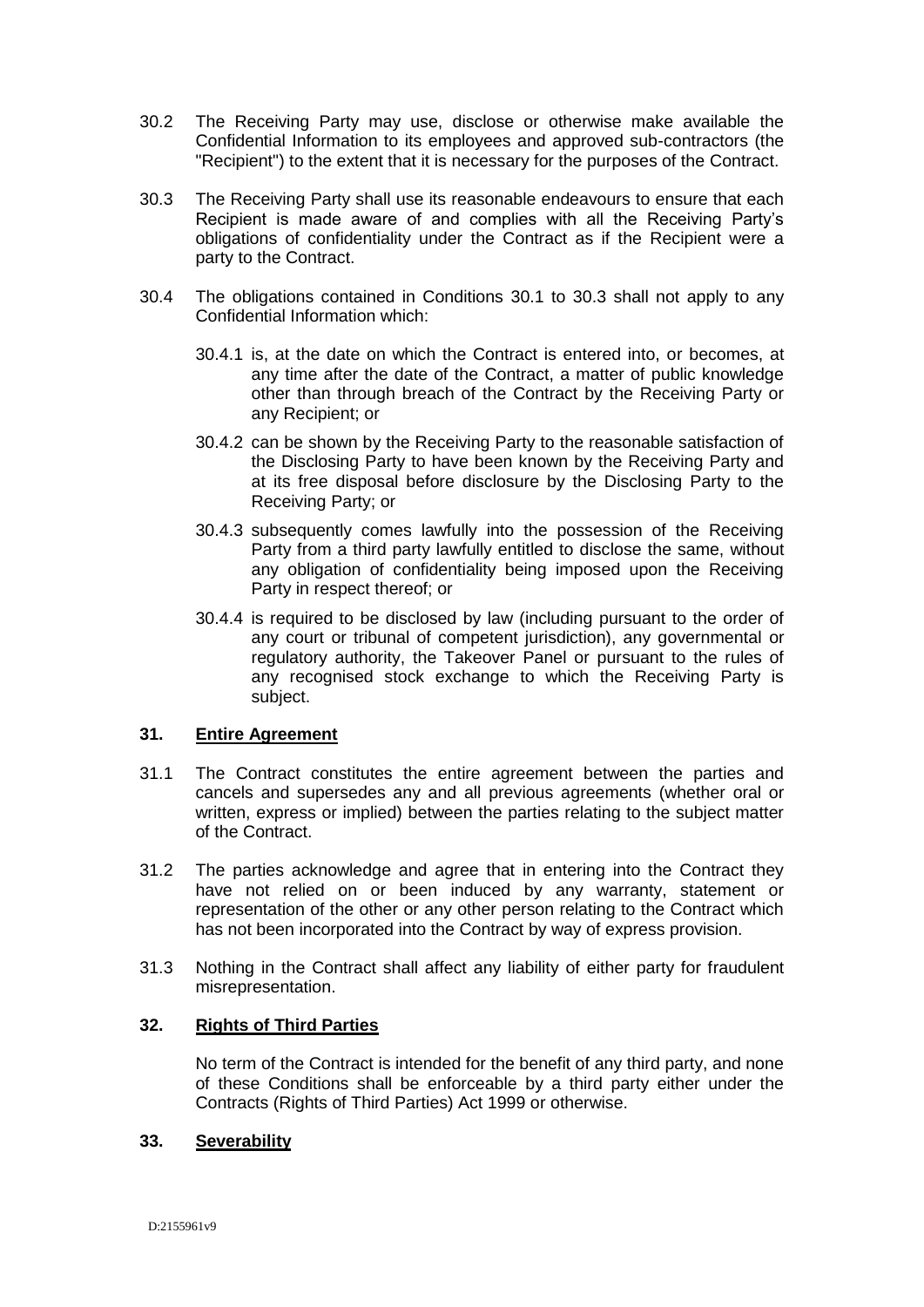Each provision of the Contract, including each of these Conditions, is to be construed as independent of every other such provision. Consequently the invalidity, illegality or unenforceability of any provision of the Contract shall not affect any other provision of the Contract, all of which will remain in full force and effect.

# **34. Variations**

No variation of the Contract is effective unless it is made in writing, refers specifically to the Contract and is signed by duly authorised representatives of both of KGAR and the Customer.

# **35. Waiver**

No omission or delay on the part of KGAR in exercising any right, power or privilege under the Contract shall operate as a waiver by it or of any right to exercise it in future or of any other of its rights under the Contract.

# **36. Rights Cumulative**

Except as expressly provided in the Contract, the rights and remedies contained in the Contract are cumulative and shall be in addition to every other right or remedy provided by law or otherwise.

# **37. Assignment and Sub-Contracting**

- 37.1 KGAR shall be entitled to assign the whole or any part of its rights or obligations under Contract, or to sub-contract the whole or any part of its obligations under the Contract without the prior written consent of the Customer.
- 37.2 The Customer shall not be entitled to assign the whole or any part of its rights or obligations under Contract, or to sub-contract the whole or any part of its obligations under the Contract without the express prior written consent of KGAR.

#### **38. Notices**

- 38.1 Any notice required to be sent under the Contract will be properly served if sent in writing:
	- 38.1.1 by hand at the address of the party in question given on the Order (or such other address as the parties may notify to each other from time to time) in which case such notice shall be deemed to be served at the time of delivery where it is delivered on a Working Day, and at 9am on the first Working Day following the day of delivery if it was not delivered on a Working Day; or
	- 38.1.2 by first class or recorded delivery post to the address of the party in question given on the Order (or such other address as the parties may notify to each other from time to time) in which case such notice will be deemed to have been served two Working Days after the date of posting; or